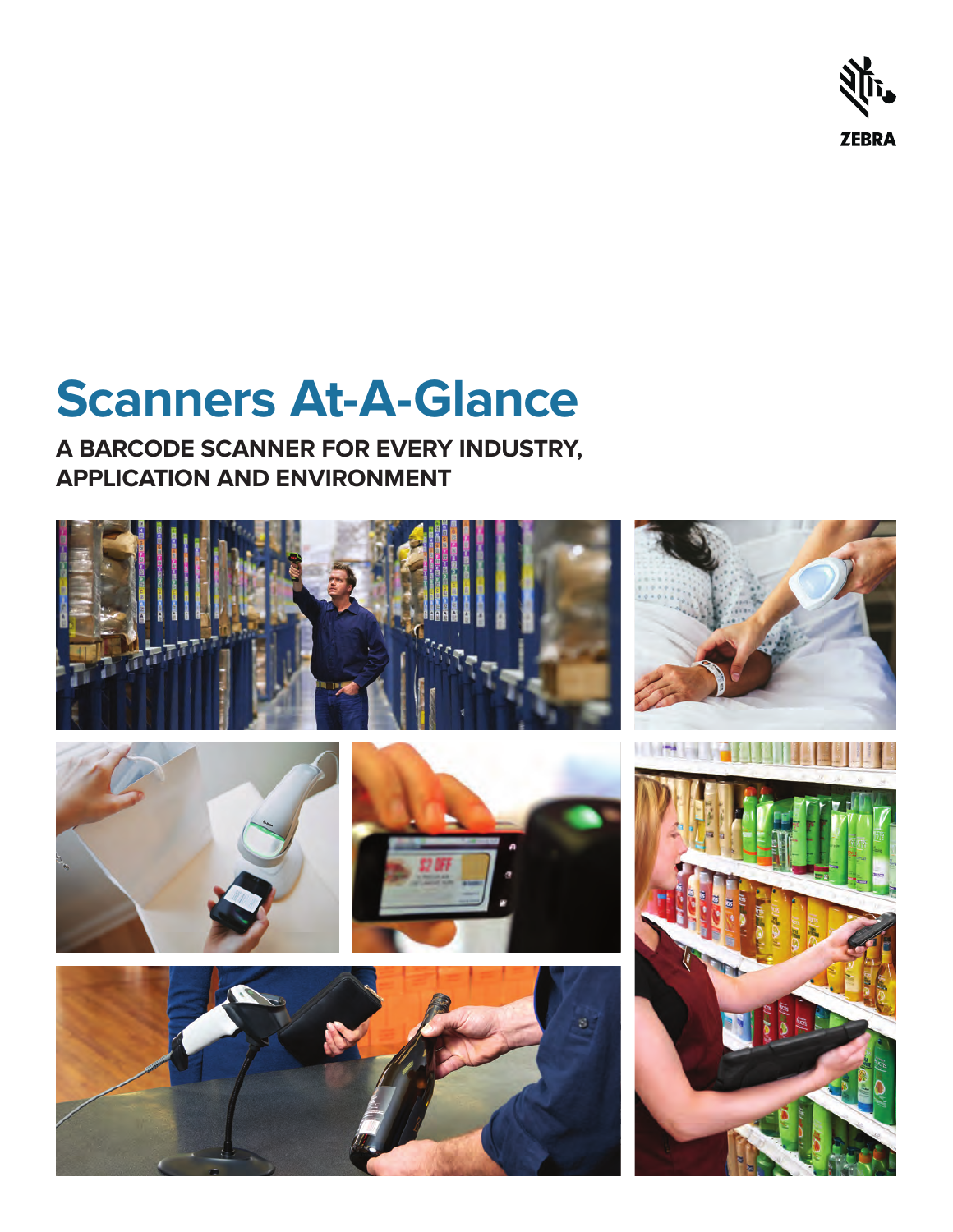# **When you choose Zebra barcode scanners, your workers get the performance, comfort and ease of use they need to get the job done right — and fast.**

With a Zebra scanner in hand, your workers can capture the data that matters most — as fast and as accurately as possible. And whether you need barcode scanning at your retail point of sale, at patient bedside, on the manufacturing production line or in the aisles of your warehouse, we have a scanner that is right for your environment and your application.

As the world leader in the barcode scanning industry, we offer the broadest and most fully featured portfolio of barcode scanners, including ultra-rugged, handheld, hands-free, combination handheld/hands-free and fixed mount scanners as well as interactive kiosks that allow your customers to serve themselves — from checking a price to self-checkout. When it comes to

scanning performance, nobody does it better than Zebra Technologies. Our scanning technology allows workers to capture virtually any barcode in a split second whether it is displayed on the screen of a mobile phone or printed on a label that is dirty or damaged. No matter what type of data you need to capture, there is a scanner ready to do the job — including 1D and 2D barcodes, the PDF417 barcodes found on U.S. driver's licenses and other identification cards, images, signatures, RFID tags, direct part marks, the specialty barcodes on the bottom of checks (MICR) and even optical character recognition (OCR) to capture the text on documents. And our award-winning Industrial Design team delivers ergonomics that provide all day comfort, and an intuitive and easy to use design that virtually eliminates training.



**FOR MORE INFORMATION ABOUT ZEBRA SCANNERS, VISIT [WWW.ZEBRA.COM/BARCODESCANNERS](http://www.ZEBRA.COM/barcodescanners) OR ACCESS OUR GLOBAL CONTACT DIRECTORY AT [WWW.ZEBRA.COM/CONTACT](http://www.ZEBRA.com/contact)**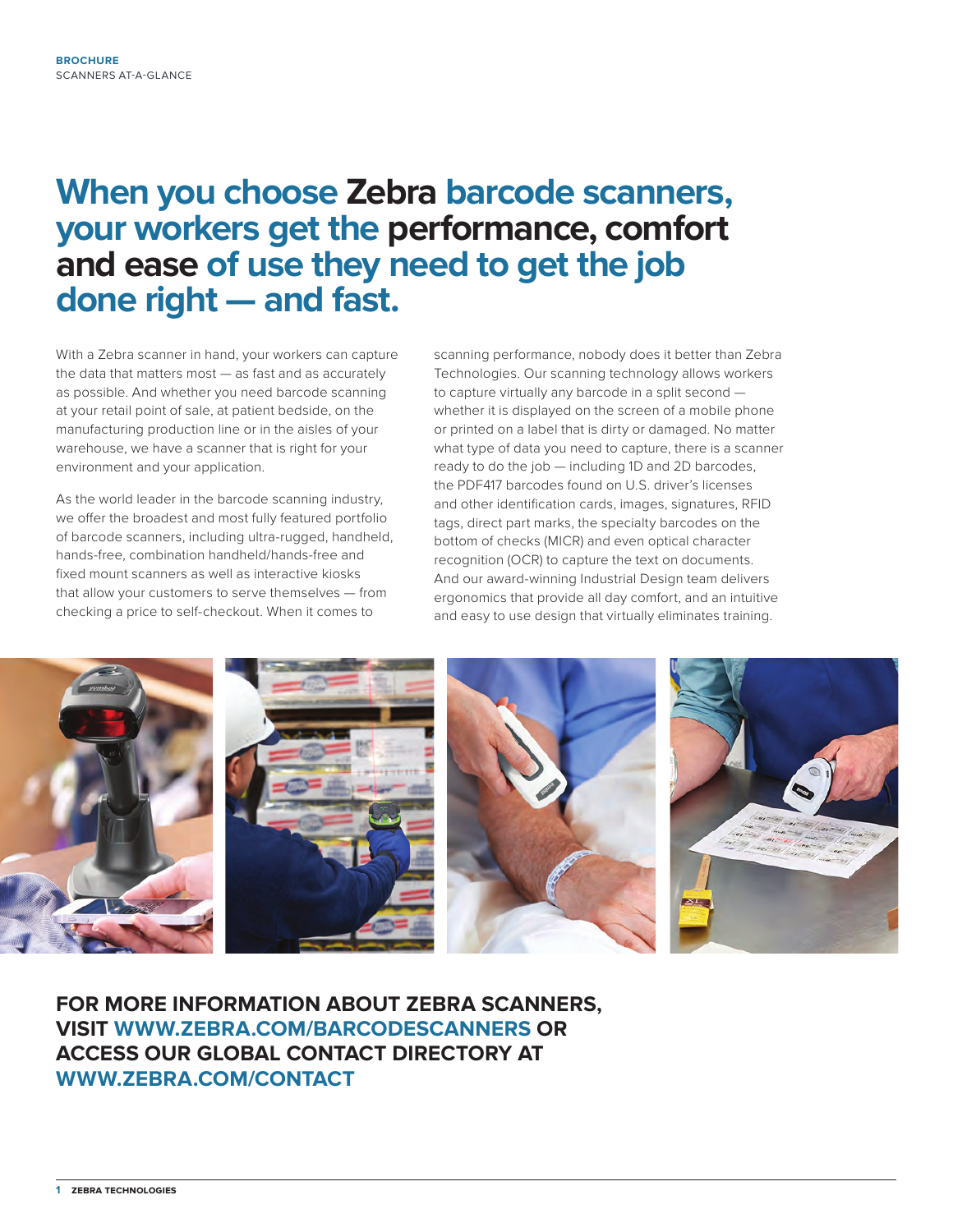



**Our scanners offer all the support you need with industry leading "Everything is Covered" service plans to all the tools you need to rapidly develop rich applications and make everyday management a snap.**









#### **Create applications with all the features you need**

**The support you need to keep your scanners in the hands of your workers** Your Zebra barcode scanners are a critical part of your business, keeping the workday running smoothly and productively. While all of our scanners are known for their durability, accidents happen. And when they do, Zebra OneCare services provide the support you need to keep your scanners up and running at peak performance. You get unmatched support, right from the manufacturer — from experts that offer unparalleled product knowledge. With three service levels to choose from — Essential, Select and Premier — you'll find a Zebra OneCare offering that will meet your service requirements and your budget. And with global coverage, we're ready to meet your support needs, no matter where in the world your business is located. The result? Maximum uptime, a lower total cost of ownership and a faster return on your investment.

We understand today's scanner applications need to do more than just handle barcode data. With the Scanner SDK (available for Windows, Android and iOS), you can easily create fully featured applications. In addition to capturing barcode data, the SDK enables you to capture images, control the beeper and LEDs, easily set parameters,

upgrade firmware and more. The SDK also allows multiple applications to run on one PC, talking to one or more scanners simultaneously. For more information, visit [www.zebra.com/](http://www.zebra.com/scannersoftware)scannersoftware.

#### **123SCAN Scanner Configuration Utility**

123Scan is a free, easy-to-use, Windows based software tool for configuring scanners and optimizing their performance. A patented wizard streamlines the process of configuring your scanner. In an industry first, updating firmware no longer involves lost settings that prevent your scanner from communicating with its host — 123Scan preserves and automatically reloads your pre-upgrade settings. The utility also allows you to view scanned barcode data, capture images, view firmware release notes and access your scanners asset tracking information. To learn more, please visit [www.zebra.com/123scan](http://www.zebra.com/123scan).

#### **Scanner Management Service (SMS) Utility**

Remotely manage your entire scanner fleet from any location and drive down scanner management costs. This robust complimentary solution allows you to remotely set parameters, update firmware and access scanner asset information and statistics. To learn more, please visit [www.zebra.com/s](http://www.zebra.com/scannersoftware)cannersoftware.

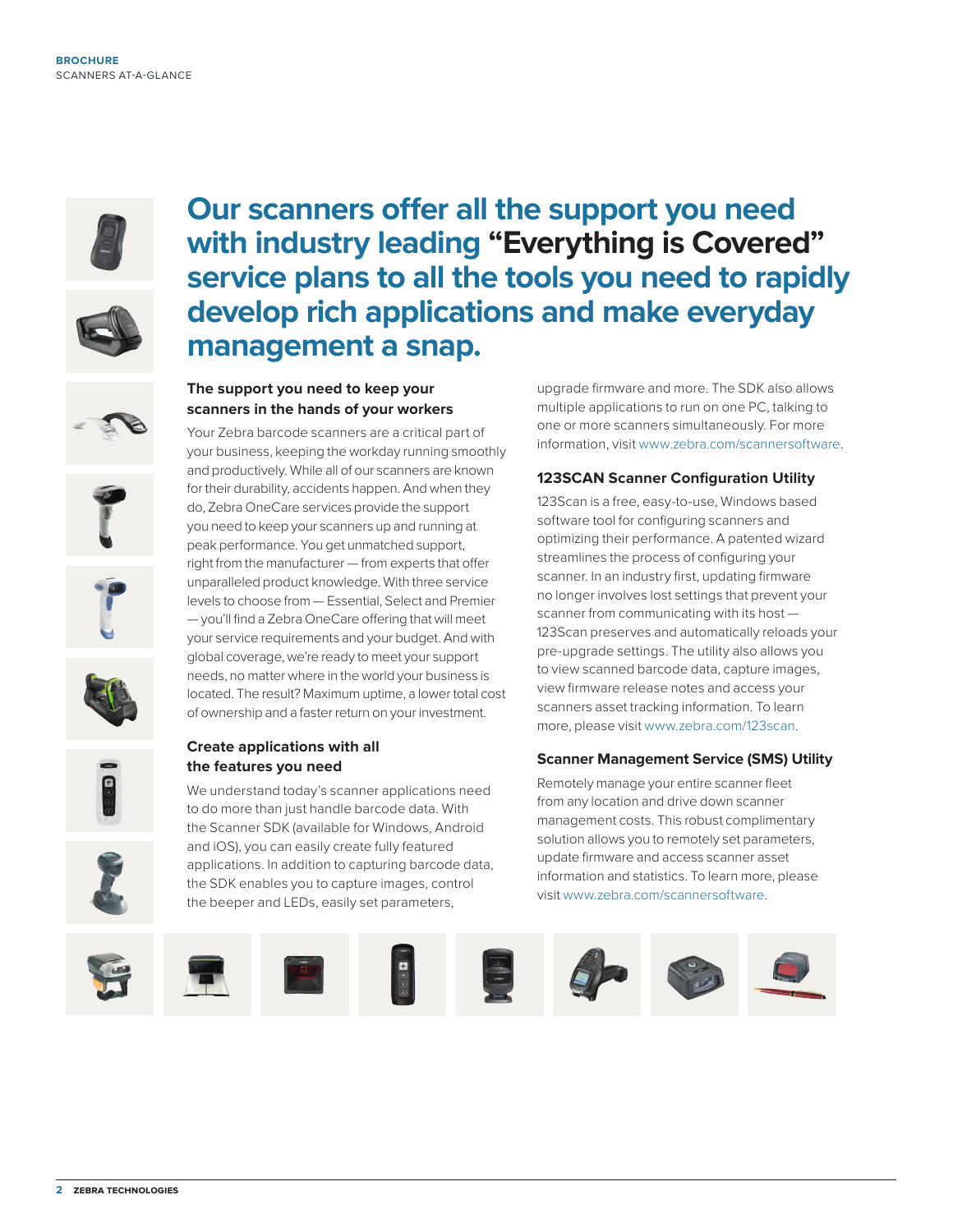### **General Purpose Handheld Scanners: 2D Array Imagers**

|                         | <b>Description</b>                                                                                                                                                                                                                                                                                                                                                                                                                                                                                                                                                                                                                                                                                                                                                                        | Corded/<br><b>Cordless</b>         | <b>Data</b><br><b>Capture</b>                                                                                                                                                                        | <b>Scan</b><br><b>Type</b> | <b>Rugged</b><br><b>Specs</b>                     | <b>Warranty</b> |
|-------------------------|-------------------------------------------------------------------------------------------------------------------------------------------------------------------------------------------------------------------------------------------------------------------------------------------------------------------------------------------------------------------------------------------------------------------------------------------------------------------------------------------------------------------------------------------------------------------------------------------------------------------------------------------------------------------------------------------------------------------------------------------------------------------------------------------|------------------------------------|------------------------------------------------------------------------------------------------------------------------------------------------------------------------------------------------------|----------------------------|---------------------------------------------------|-----------------|
| <b>2D ARRAY IMAGERS</b> |                                                                                                                                                                                                                                                                                                                                                                                                                                                                                                                                                                                                                                                                                                                                                                                           |                                    |                                                                                                                                                                                                      |                            |                                                   |                 |
| <b>DS8100 SERIES</b>    |                                                                                                                                                                                                                                                                                                                                                                                                                                                                                                                                                                                                                                                                                                                                                                                           |                                    |                                                                                                                                                                                                      |                            |                                                   |                 |
| <b>DS8108-SR</b>        | Combining the power of an 800 MHz microprocessor, a high-resolution<br>megapixel sensor and Zebra's exclusive PRZM Intelligent Imaging<br>technology, the premium DS8108 delivers the very best in scanning<br>performance to increase transactions and reduce customer wait time in the<br>busiest, scan-intensive environments. Innovative features let you go beyond<br>just capturing barcodes – including support for Digimarc and Multi-code<br>Data Formatting (MDF) to capture multiple barcodes with one press of the<br>scan trigger. And our unparalleled suite of free management software tools<br>delivers unrivaled manageability.                                                                                                                                         | Corded                             | 1D, 2D, PDF, paper<br>or electronic<br>displays; OCR/<br>MICR; Digimarc®;<br>image capture/<br>transfer; full-page<br>document capture;<br>optional U.S.<br>driver's license<br>parsing              | Omni-<br>directional       | $IP42$ ;<br>6 ft. (1.8 m)<br>drops to<br>concrete | 60<br>months    |
| <b>DS8178-SR</b>        | The premium cordless DS8178 offers the same unprecedented scanning<br>performance, innovative productivity enhancing tools and unrivaled<br>manageability as the corded DS8108, along with a superior cordless<br>experience. With the power to scan continuously for 24 hours, workers<br>will always have the power they need for the busiest shift. Only Zebra<br>offers a battery gauge to take the guess work out of battery status<br>and our exclusive Wi-Fi Friendly Mode means that Bluetooth scanners<br>won't impact your WLAN performance. Extensive metrics for scanning<br>performance and battery health allow you to spot and fix small issues<br>before they become big problems.                                                                                        | Cordless<br>Bluetooth <sup>®</sup> | 1D, 2D, PDF, paper<br>or electronic<br>displays; OCR/<br>MICR; Digimarc <sup>®</sup> ;<br>image capture/<br>transfer; full-page<br>document capture;<br>optional U.S.<br>driver's license<br>parsing | Omni-<br>directional       | $IP42$ ;<br>6 ft. (1.8 m)<br>drops to<br>concrete | 36<br>months    |
| <b>DS8108-HC</b>        | The premium DS8108-HC handheld scanner is purpose-built for healthcare<br>environments, with unparalleled performance on virtually every barcode<br>in any condition. First-of-its-kind housing offers maximum protection<br>against the spread of bacteria and resistance to the widest array of<br>harsh disinfectants. Night Mode with vibrate avoids disturbing patients.<br>Complimentary manageability tools simplify setup, deployment and<br>fleet management, and scanning statistics are available for monitoring<br>performance. The DS8108-HC is the ideal solution to enhance patient<br>safety, the productivity of staff members and the efficiency of point-of-<br>care operations.                                                                                       | Corded                             | 1D, 2D, PDF, paper<br>or electronic<br>displays; tiny/<br>dense 2D;<br>OCR/MICR; image<br>capture/transfer                                                                                           | Omni-<br>directional       | $IP42$ ;<br>6 ft. (1.8 m)<br>drops to<br>concrete | 60<br>months    |
| <b>DS8178-HC</b>        | The premium cordless DS8178-HC offers the same scanning performance,<br>manageability and workflow tools as the corded DS8108-HC to enable<br>your clinicians to deliver the very best in care. With the DS8178-HC, you<br>get a superior wireless experience that delivers full-shift power for every<br>shift, every day. Wi-Fi Friendly Mode eliminates Bluetooth interference.<br>The PowerPrecision+ smart battery enables 24 hours of continuous<br>scanning in a single charge and an exclusive battery charge gauge<br>provides at-a-glance accurate battery status.                                                                                                                                                                                                              | Cordless<br>Bluetooth <sup>®</sup> | 1D, 2D, PDF, paper<br>or electronic<br>displays; tiny/<br>dense 2D:<br>OCR/MICR; image<br>capture/transfer                                                                                           | Omni-<br>directional       | $IP42$ ;<br>6 ft. (1.8 m)<br>drops to<br>concrete | 36<br>months    |
| <b>DS4800 SERIES</b>    |                                                                                                                                                                                                                                                                                                                                                                                                                                                                                                                                                                                                                                                                                                                                                                                           |                                    |                                                                                                                                                                                                      |                            |                                                   |                 |
| DS4801-<br>SR/DL        | Ready for the high-profile point of sale of today, the DS4800 Series marries<br>chic consumer styling that is at home in the most fashion-conscious decor<br>with innovative technologies that deliver enterprise-class flexibility,<br>reliability, functionality and manageability. No matter what type of barcode<br>shows up at the POS, the DS4800 Series is ready, able to scan 1D and 2D<br>codes that are printed on paper labels, displayed on a mobile phone screen,<br>poorly printed, damaged or high density. And with optional driver's license<br>support, you can decode and parse the information in the PDF417 barcodes<br>found on U.S. driver's licenses, automating age and identity verification,<br>auto-population of credit and admission applications and more. | Corded                             | 1D, 2D, PDF, paper<br>or electronic<br>display; OCR/<br>MICR; image<br>capture/transfer;<br>U.S. driver's<br>license parsing<br>(optional)                                                           | Omni-<br>directional       | 5 ft. (1.5 m)<br>drops to<br>concrete             | 60<br>months    |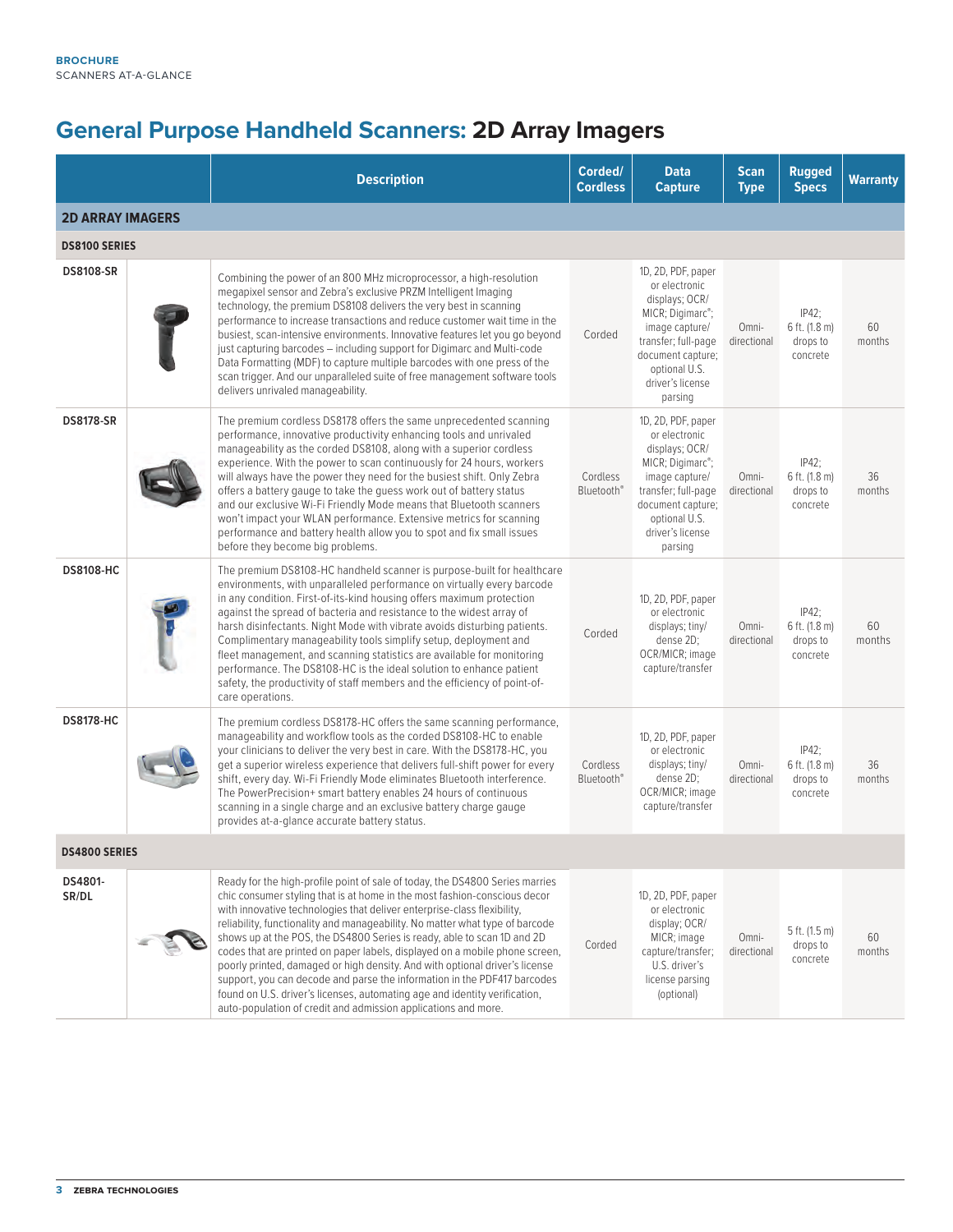# **General Purpose Handheld Scanners: 2D Array Imagers**

|                                    | <b>Description</b>                                                                                                                                                                                                                                                                                                                                                                                                                                                                                                                                                                                                                                                                                                                                                                                | Corded/<br><b>Cordless</b>                | <b>Data</b><br><b>Capture</b>                                                                                                                  | <b>Scan</b><br><b>Type</b> | <b>Rugged</b><br><b>Specs</b>                                                | <b>Warranty</b> |
|------------------------------------|---------------------------------------------------------------------------------------------------------------------------------------------------------------------------------------------------------------------------------------------------------------------------------------------------------------------------------------------------------------------------------------------------------------------------------------------------------------------------------------------------------------------------------------------------------------------------------------------------------------------------------------------------------------------------------------------------------------------------------------------------------------------------------------------------|-------------------------------------------|------------------------------------------------------------------------------------------------------------------------------------------------|----------------------------|------------------------------------------------------------------------------|-----------------|
| <b>2D ARRAY IMAGERS, CONTINUED</b> |                                                                                                                                                                                                                                                                                                                                                                                                                                                                                                                                                                                                                                                                                                                                                                                                   |                                           |                                                                                                                                                |                            |                                                                              |                 |
| <b>DS4300 SERIES</b>               |                                                                                                                                                                                                                                                                                                                                                                                                                                                                                                                                                                                                                                                                                                                                                                                                   |                                           |                                                                                                                                                |                            |                                                                              |                 |
| DS4308-<br>SR/DL                   | If you're looking for extraordinary flexibility and performance in your<br>handheld scanner, the next-generation scanning technology in the DS4308<br>delivers. Its extraordinary range scans nearer and farther than any other<br>scanner in this class. Your workers can scan virtually any barcode -<br>1D or 2D, electronic or printed on paper labels or plastic cards, even if the<br>barcode is dirty, scratched or poorly printed. With PRZM Intelligent Imaging,<br>workers can capture barcodes as fast as they can pull the scan trigger. With<br>optional driver's license support, you can decode and parse the information<br>in the PDF417 barcodes found on U.S. driver's licenses, automating age and<br>identity verification, auto-population of credit applications and more. | Corded                                    | 1D, 2D, PDF,<br>paper or<br>electronic<br>displays; OCR/<br>MICR; image<br>capture/transfer;<br>U.S. driver's<br>license parsing<br>(optional) | Omni-<br>directional       | $IP42$ ;<br>6 ft. (1.8 m)<br>drops to<br>concrete                            | 60<br>months    |
| DS4308-HD                          | The DS4308-HD scans the tiny dense barcodes commonly found on<br>jewelry tags, consumer electronics and electronic components as well<br>as standard 1D or 2D barcodes, electronic or printed on paper labels or<br>plastic cards - even if the barcode is dirty, scratched or poorly printed.<br>PRZM technology delivers the same lightning scanning performance as<br>the DS4308-SR. The result? One device that can perform the job of a<br>standard and high-density specialty scanner.                                                                                                                                                                                                                                                                                                      | Corded                                    | 1D, 2D, PDF,<br>paper or<br>electronic<br>displays,<br>tiny/dense;<br>OCR/MICR; image<br>capture/transfer                                      | Omni-<br>directional       | $IP42$ ;<br>6 ft. (1.8 m)<br>drops to<br>concrete                            | 60<br>months    |
| DS4308-XD                          | Built for the electronics production line, the DS4308-XD captures 1D, 2D and<br>direct marks printed on circuit boards and other components - from near<br>contact to as far as 6 in. away. The industry's largest "sweet spot" makes<br>barcode capture easier than ever. Our superior aiming technology makes<br>accurate aim easy for the tiniest and densest barcodes. The ability to also<br>scan standard barcodes printed on paper labels delivers outstanding value<br>- you get a scanner that can do double duty on and off the production line.                                                                                                                                                                                                                                        | Corded                                    | 1D, 2D, PDF,<br>paper, printed on<br>plastic and metal<br>electronics sub-<br>components;<br>tiny/dense codes                                  | Omni-<br>directional       | IP42;<br>6 ft. (1.8 m)<br>drops to<br>concrete                               | 60<br>months    |
| <b>DS4308P</b>                     | The DS4308P offers all the features of the DS4308, plus a base that<br>provides workers with flexible handheld and presentation scanning. Users<br>can switch between modes on the fly by simply picking the scanner up<br>or setting the scanner down. And with optional driver's license parsing,<br>drivers' license information can be captured and sent instantly to any<br>backend system.                                                                                                                                                                                                                                                                                                                                                                                                  | Corded                                    | 1D, 2D, PDF, paper<br>or electronic<br>displays; OCR/<br>MICR; image<br>capture/transfer;<br>optional U.S.<br>driver's license<br>parsing      | Omni-<br>directional       | IP42;<br>5 ft. (1.5 m)<br>drops to<br>concrete                               | 60<br>months    |
| <b>DS4308-HC</b>                   | The DS4308-HC brings the next generation scanning performance and<br>versatility of the DS4308 Series to the patient bedside and other hospital<br>environments. The ideal companion for laptops on workstation-on-wheels<br>(WOWs) and other carts, the DS4308-HC can scan the many types of<br>barcodes found in hospitals, including traditional paper-based, those<br>displayed on an electronic screen, codes printed on curved surfaces,<br>high density codes printed on very small items — even if the barcodes are<br>scratched, damaged or poorly printed. And with its special disinfectant<br>ready plastics, the DS4308-HC is built to handle the constant wipedowns<br>required to help stop the spread of germs.                                                                   | Corded                                    | 1D, 2D, PDF,<br>paper or<br>electronic<br>displays,<br>tiny/dense 2D;<br>OCR/MICR; image<br>capture/transfer                                   | Omni-<br>directional       | $IP42$ ;<br>6 ft. (1.8 m)<br>drops to<br>concrete;<br>disinfectant-<br>ready | 60<br>months    |
| <b>DS2200 SERIES</b>               |                                                                                                                                                                                                                                                                                                                                                                                                                                                                                                                                                                                                                                                                                                                                                                                                   |                                           |                                                                                                                                                |                            |                                                                              |                 |
| DS2208                             | The affordable DS2208 doesn't compromise performance or features for<br>price. With best-in-class scanning functionality, this handheld corded imager<br>delivers first-time, every-time scanning with true point-and-shoot simplicity.<br>The DS2208 couldn't be easier to deploy and manage. It's pre-configured<br>and ready to use right out of the box. Our no-cost tools make it easy to<br>manage scanners in all your locations, as well as develop a custom scanning<br>application to best meet your specific business needs.                                                                                                                                                                                                                                                           | Corded                                    | 1D, 2D, PDF,<br>paper or<br>electronic<br>displays                                                                                             | Omni-<br>directional       | IP42;<br>5 ft. (1.5 m)<br>drops to<br>concrete                               | 60<br>months    |
| <b>DS2278</b>                      | The cordless DS2278 offers the same best-in-class scanning performance,<br>ease of use and management simplicity as the corded DS2208, along with<br>a superior cordless experience. Workers get the easiest pairing on the<br>planet - in just one step, the DS2278 can be connected to any Bluetooth-<br>enabled PC, tablet or smartphone. With a guaranteed 14 hours of power,<br>workers will never need to hunt for a new battery during a shift. And<br>our proprietary Wi-Fi Friendly Mode means your cordless imagers won't<br>impact the performance of your wireless network (WLAN).                                                                                                                                                                                                    | Cordless<br><b>Bluetooth</b> <sup>®</sup> | 1D, 2D, PDF,<br>paper or<br>electronic<br>displays                                                                                             | Omni-<br>directional       | IP42;<br>5 ft. (1.5 m)<br>drops to<br>concrete                               | 36<br>months    |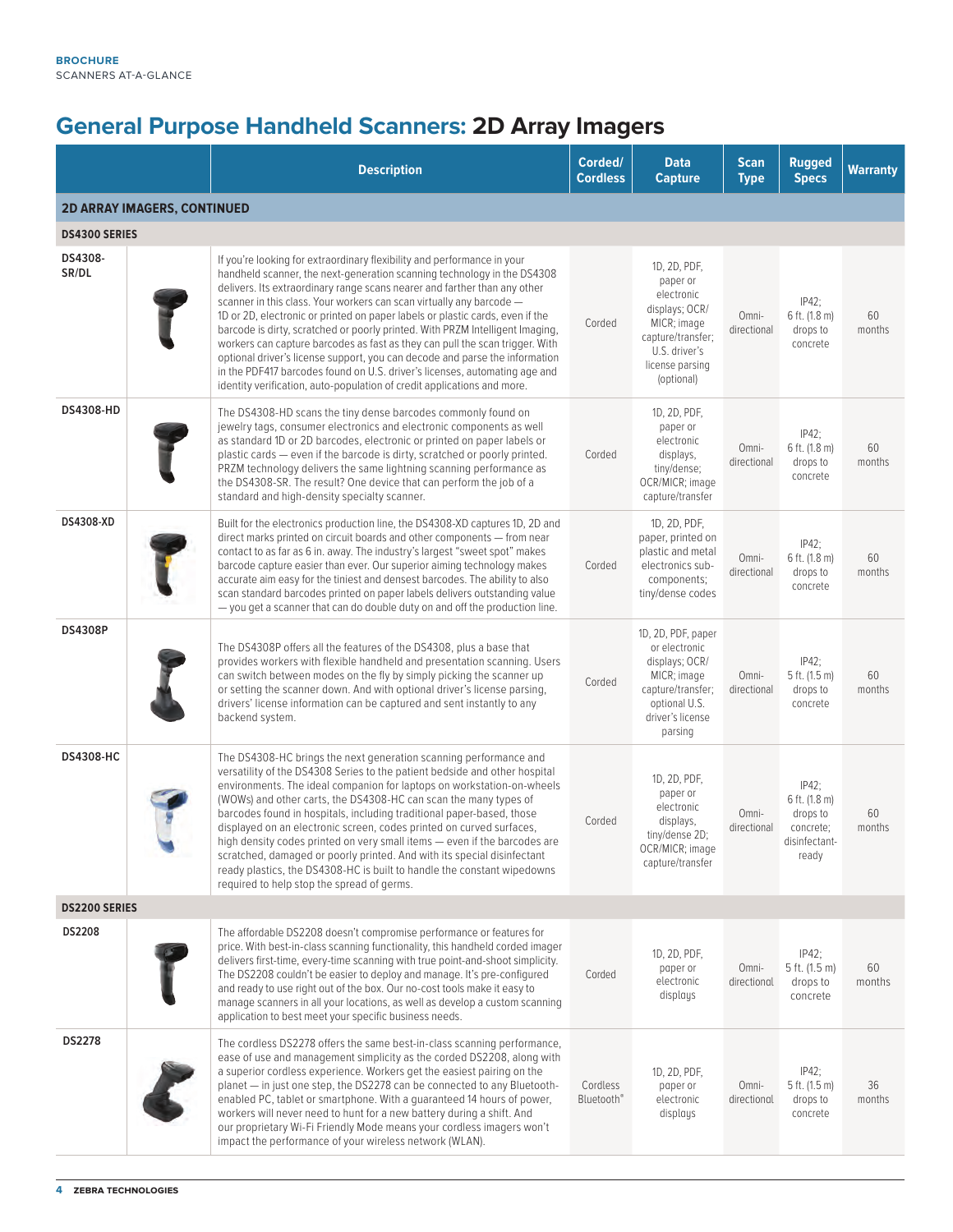### **General Purpose Handheld Scanners: Linear Imagers**

|                       | <b>Description</b>                                                                                                                                                                                                                                                                                                                                                                                                                                          | Corded/<br><b>Cordless</b>         | <b>Data</b><br><b>Capture</b>            | <b>Scan</b><br><b>Type</b> | <b>Rugged</b><br><b>Specs</b>         | <b>Warranty</b> |
|-----------------------|-------------------------------------------------------------------------------------------------------------------------------------------------------------------------------------------------------------------------------------------------------------------------------------------------------------------------------------------------------------------------------------------------------------------------------------------------------------|------------------------------------|------------------------------------------|----------------------------|---------------------------------------|-----------------|
| <b>LINEAR IMAGERS</b> |                                                                                                                                                                                                                                                                                                                                                                                                                                                             |                                    |                                          |                            |                                       |                 |
| LI2208                | The LI2208 general purpose best-in-class corded linear imager delivers the<br>same reliability and ergonomics of our most popular scanner, the LS2208,<br>with enhanced features that let you scan more types of barcodes, faster and<br>at a greater distance. The LI2208 can scan barcodes printed on paper labels<br>and electronic barcodes displayed on the screen of a mobile phone, tablet<br>or computer with dependable, unparalleled performance. | Corded                             | 1D on paper<br>or electronic<br>displays | Single line                | 6 ft. (1.8 m)<br>drops to<br>concrete | 60<br>months    |
| LI4278                | The LI4278 cordless best-in-class linear imager delivers unparalleled<br>1D scanning performance, allowing workers to scan faster and farther.<br>A superior optical system and wide working range make scanning easier<br>than ever and boosts productivity in retail, light industrial/manufacturing,<br>hospitality and education.                                                                                                                       | Cordless<br>Bluetooth <sup>®</sup> | 1D on paper<br>or electronic<br>displays | Single line                | 6 ft. (1.8 m)<br>drops to<br>concrete | 36<br>months    |



**WITH OUR LINEAR IMAGERS, YOU CAN SCAN ALL OF TODAY'S 1D BARCODES — INCLUDING ELECTRONIC BARCODES DISPLAYED ON THE SCREEN OF A MOBILE PHONE, TINY HIGH-DENSITY CODES ON SMALLER ITEMS, AND OF COURSE, BARCODES PRINTED ON PAPER LABELS AND LOYALTY CARDS.**

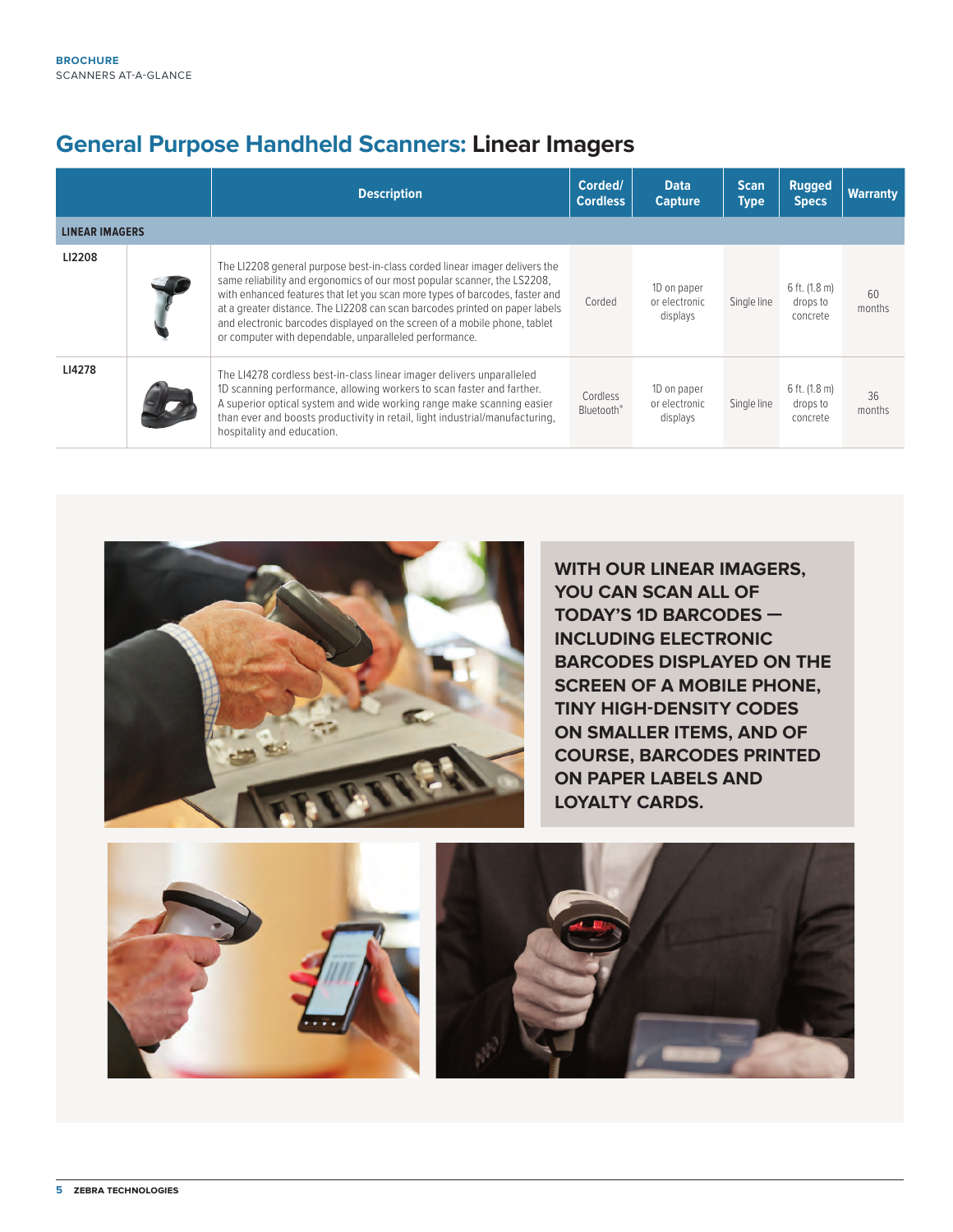#### **General Purpose Handheld Scanners: Laser**

|                       | <b>Description</b>                                                                                                                                                                                                                                                                                                                                                                                                                                                                                                                                         | Corded/<br><b>Cordless</b> | <b>Data</b><br><b>Capture</b> | <b>Scan</b><br><b>Type</b> | <b>Rugged</b><br><b>Specs</b>           | <b>Warranty</b> |
|-----------------------|------------------------------------------------------------------------------------------------------------------------------------------------------------------------------------------------------------------------------------------------------------------------------------------------------------------------------------------------------------------------------------------------------------------------------------------------------------------------------------------------------------------------------------------------------------|----------------------------|-------------------------------|----------------------------|-----------------------------------------|-----------------|
| <b>LASER SCANNERS</b> |                                                                                                                                                                                                                                                                                                                                                                                                                                                                                                                                                            |                            |                               |                            |                                         |                 |
| LS2208                | With over eight million sold, the LS2208 has been powering checkout<br>lines in retail, education and government settings. This laser scanner<br>provides fast, reliable scanning in an ergonomic, lightweight form factor<br>that delivers all day comfort. An extra-long read range makes for easy<br>scanning of everyday 1D barcodes, including high-density. And with<br>multiple interfaces, a universal cable and support for keyboards in 97<br>languages, the LS2208 delivers plug-and-play simplicity in virtually every<br>corner of the world. | Corded                     | 1D                            | Single<br>line             | $5$ ft. (1.5 m)<br>drops to<br>concrete | 60<br>months*   |
| <b>LS1200 SERIES</b>  |                                                                                                                                                                                                                                                                                                                                                                                                                                                                                                                                                            |                            |                               |                            |                                         |                 |
| LS1203                | This affordable laser scanner handles all 1D barcodes and is ideal for small<br>retailers. From the check-out line to storeroom, this scanner minimizes<br>manual keying in all customer transactions and inventory processes.                                                                                                                                                                                                                                                                                                                             | Corded                     | 1D                            | Single line                | $5$ ft. (1.5 m)<br>drops to<br>concrete | 36<br>months*   |
| LS1203-HD             | The LS1203-HD handheld scanner is designed for electronics manufacturers<br>who need to scan small, high density 1D barcodes on PCB assemblies for<br>track, trace, quality and other applications.                                                                                                                                                                                                                                                                                                                                                        | Corded                     | 1D.<br>tiny/dense 1D          | Single line                | $5$ ft. (1.5 m)<br>drops to<br>concrete | 36<br>months*   |

\* The Liquid Polymer Scan Element includes the unprecedented limited lifetime warranty.

**WHAT CAN YOU EXPECT FROM ZEBRA GENERAL PURPOSE HANDHELD LASER SCANNERS? HIGH-PERFORMANCE 1D SCANNING. REAL BUSINESS DURABILITY. PLUG-AND-PLAY SIMPLICITY. AND ERGONOMICS THAT WILL GIVE YOUR WORKERS ALL-DAY COMFORT.**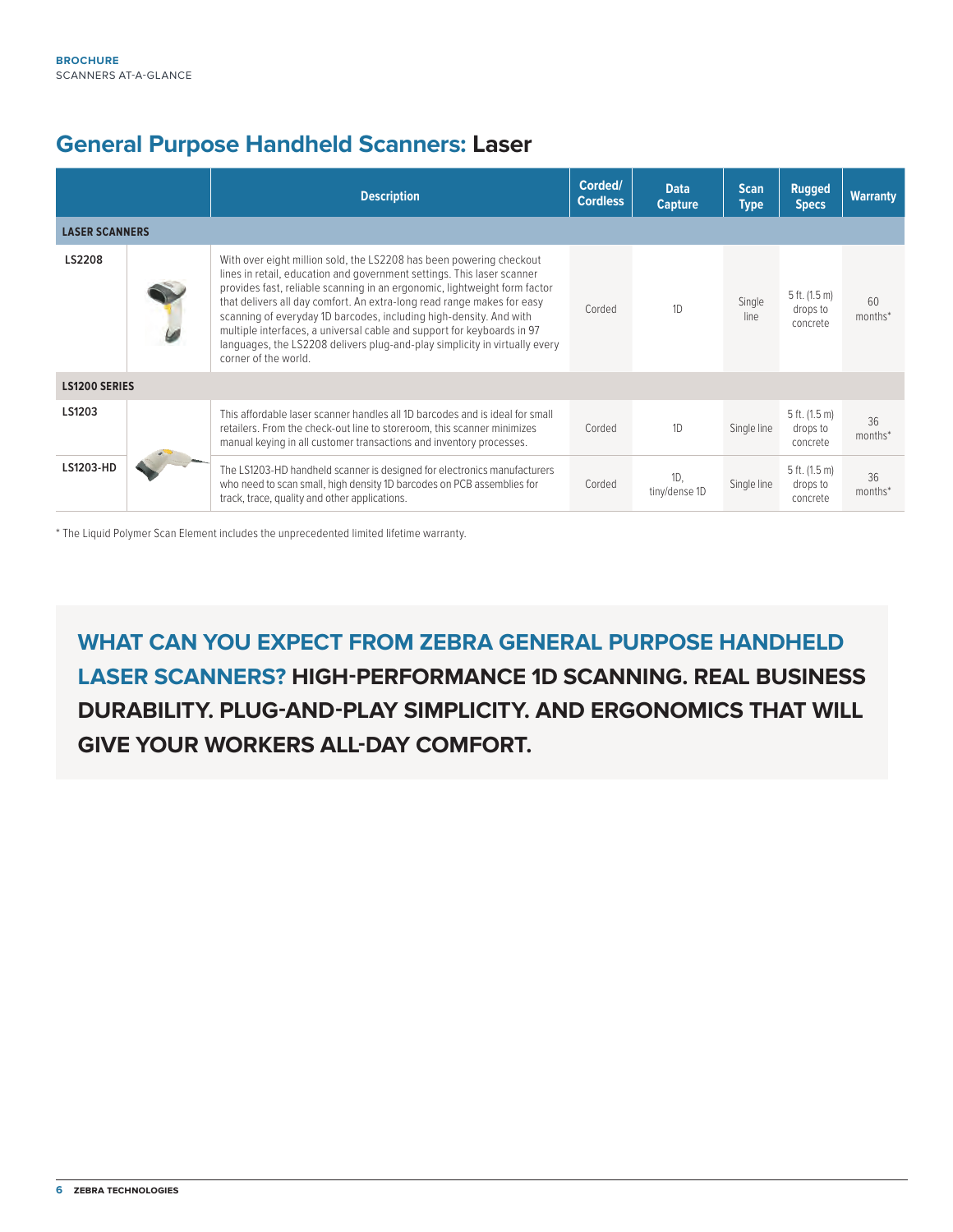### **General Purpose Handheld Scanners: Companion Scanners**

|                           |                                                    | <b>Description</b>                                                                                                                                                                                                                                                                                                                                                                                                                                                                                                                                                                                                                                                                                                                                                                                 | Corded/<br><b>Cordless</b>                      | <b>Data</b><br><b>Capture</b>                      | <b>Scan</b><br><b>Type</b> | <b>Rugged</b><br><b>Specs</b>                                               | <b>Warranty</b> |
|---------------------------|----------------------------------------------------|----------------------------------------------------------------------------------------------------------------------------------------------------------------------------------------------------------------------------------------------------------------------------------------------------------------------------------------------------------------------------------------------------------------------------------------------------------------------------------------------------------------------------------------------------------------------------------------------------------------------------------------------------------------------------------------------------------------------------------------------------------------------------------------------------|-------------------------------------------------|----------------------------------------------------|----------------------------|-----------------------------------------------------------------------------|-----------------|
| <b>COMPANION SCANNERS</b> |                                                    |                                                                                                                                                                                                                                                                                                                                                                                                                                                                                                                                                                                                                                                                                                                                                                                                    |                                                 |                                                    |                            |                                                                             |                 |
| <b>CS3000 SERIES</b>      |                                                    |                                                                                                                                                                                                                                                                                                                                                                                                                                                                                                                                                                                                                                                                                                                                                                                                    |                                                 |                                                    |                            |                                                                             |                 |
| CS3000<br><b>Series</b>   |                                                    | The tiny CS3000 Series is affordably priced and fits in a pocket or on a<br>lanyard. Two models offer batch mode or real-time data transmission<br>over a Bluetooth connection. This innovative device offers a new level of<br>affordability for 1D scanning.                                                                                                                                                                                                                                                                                                                                                                                                                                                                                                                                     | Cordless<br>Bluetooth <sup>®</sup><br>and batch | 1D                                                 | Single<br>line             | 4 ft. (1.2 m)<br>drops to<br>concrete                                       | 12<br>months    |
| <b>CS4070 SERIES</b>      |                                                    |                                                                                                                                                                                                                                                                                                                                                                                                                                                                                                                                                                                                                                                                                                                                                                                                    |                                                 |                                                    |                            |                                                                             |                 |
| <b>CS4070-SR</b>          | o<br>$\begin{array}{c} 0 & 0 \\ 0 & 0 \end{array}$ | If your workers are using tablets, laptops and smartphones, they all share<br>a common challenge - the consumer-grade camera used to capture<br>barcodes makes scanning slow, uncomfortable and impossible unless<br>the barcode is perfect. The CS4070 Companion Scanner is the easy way<br>to add enterprise-class scanning to any mobile device. This affordable<br>pocket-sized Bluetooth device offers our most advanced barcode<br>scanning technology, allowing your workers to capture virtually any 1D<br>or 2D barcode in any condition in the time it takes to press the trigger.<br>Omnidirectional scanning delivers true point-and-shoot simplicity. And the<br>natural feel delivers comfortable no-fatique scanning - no matter how<br>many times a day your workers need to scan. | Cordless<br><b>Bluetooth®</b>                   | 1D, 2D, PDF,<br>paper or<br>electronic<br>displays | Omni-<br>directional       | IP42:<br>5 ft. (1.5 m)<br>drops to<br>concrete                              | 36<br>months    |
| <b>CS4070-HC</b>          | $\overline{\phantom{a}}$<br>80 B B                 | Barcode scanning at patient bedside is crucial in preventing deadly errors<br>in medication administration and specimen collection. Now, you can put<br>wireless enterprise-class barcode capture in the hands of every nurse and<br>lab technician with the disinfectant-ready CS4070-HC. Small enough to be<br>carried at all times, it can be tucked in a pocket or worn on a lanyard. One<br>press of the dedicated pairing button instantly connects the CS4070-HC to<br>Bluetooth-enabled in-room computers, workstations-on-wheels (WOWs),<br>tablets and more. And with superior scanning technology, healthcare<br>workers can instantly capture virtually any barcode, in any condition -<br>1D or 2D, electronic or printed on paper labels and plastic ID cards.                       | Cordless<br><b>Bluetooth®</b>                   | 1D, 2D, PDF,<br>paper or<br>electronic<br>displays | Omni-<br>directional       | $IP42$ ;<br>5 ft. (1.5 m)<br>drops to<br>concrete:<br>disinfectant<br>ready | 36<br>months    |

### **UNLOCK THE FULL VALUE OF CONSUMER-GRADE TABLETS AND SMARTPHONES WITH ZEBRA'S COMPANION SCANNERS…**

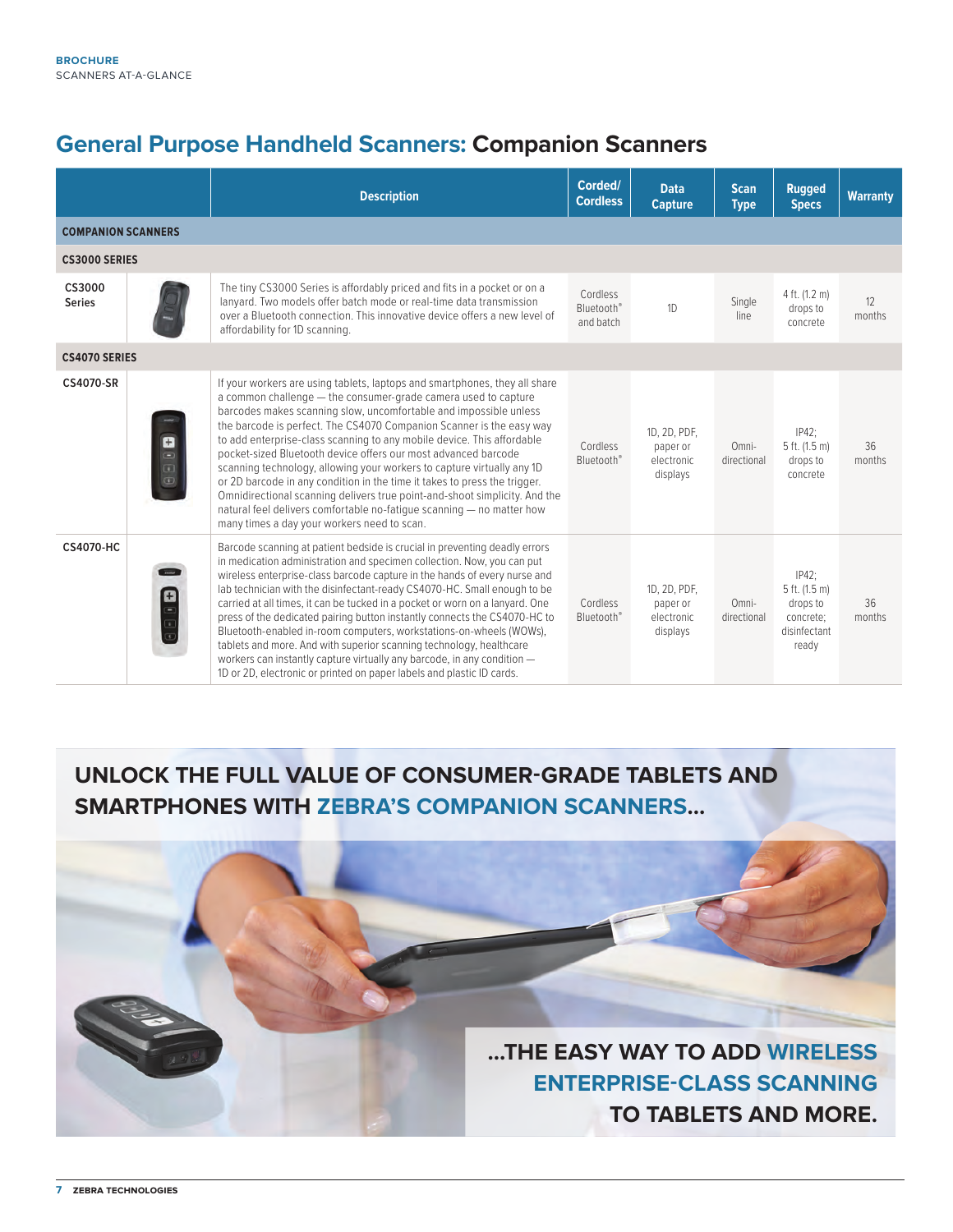**BROCHURE** SCANNERS AT-A-GLANCE

### **General Purpose Hands-Free Scanners: 2D Array Imagers**

|                         | <b>Description</b>                                                                                                                                                                                                                                                                                                                                                                                                                                                                                                                                                                                                                                                                                          | Corded/<br><b>Cordless</b>         | <b>Data</b><br><b>Capture</b>                                                                                                                     | <b>Scan</b><br><b>Type</b> | <b>Rugged</b><br><b>Specs</b>           | <b>Warranty</b> |
|-------------------------|-------------------------------------------------------------------------------------------------------------------------------------------------------------------------------------------------------------------------------------------------------------------------------------------------------------------------------------------------------------------------------------------------------------------------------------------------------------------------------------------------------------------------------------------------------------------------------------------------------------------------------------------------------------------------------------------------------------|------------------------------------|---------------------------------------------------------------------------------------------------------------------------------------------------|----------------------------|-----------------------------------------|-----------------|
| <b>2D ARRAY IMAGERS</b> |                                                                                                                                                                                                                                                                                                                                                                                                                                                                                                                                                                                                                                                                                                             |                                    |                                                                                                                                                   |                            |                                         |                 |
| <b>DS9808 SERIES</b>    |                                                                                                                                                                                                                                                                                                                                                                                                                                                                                                                                                                                                                                                                                                             |                                    |                                                                                                                                                   |                            |                                         |                 |
| DS9808-<br>SR/DL        | This high performance digital imaging scanner features a one-of-a-kind<br>hybrid form factor that provides superior comfort and ease of use in both<br>handheld and hands-free scanning modes. With record fast swipe speeds<br>for 1D and 2D barcodes, the DS9808-SR delivers a new level of productivity<br>and throughput at the point of sale, and offers optional integrated Checkpoint<br>EAS compatibility. The DS9808-DL offers driver's license support to parse the<br>information in the PDF417 barcodes found on U.S. driver's licenses, automating<br>age and identity verification, auto-population of credit and admission<br>applications and more.                                         | Corded                             | 1D, 2D, PDF, paper or<br>electronic displays,<br>image capture<br>and transfer,<br>EAS (optional);<br>U.S. driver's license<br>parsing (optional) | Omni-<br>directional       | 5 ft. (1.5 m)<br>drops to<br>concrete   | 36<br>months    |
| DS9808-<br>LR/LL        | The DS9808-LR features the same innovative hybrid design and record<br>swipe speeds of the DS9808 Series plus longer range (1D) scanning in<br>handheld mode. The ability to scan as far as 18 inches/45.7 cm away<br>makes this an ideal checkout solution for retailers that offer products too<br>bulky or heavy to be easily removed from the cart. The DS9808-LL offers<br>driver's license support to parse the information in the PDF417 barcodes found<br>on U.S. driver's licenses, automating age and identity verification, auto-<br>population of credit and admission applications and more.                                                                                                   | Corded                             | 1D, 2D, PDF, paper or<br>electronic displays;<br>OCR/MICR; image<br>capture and transfer;<br>U.S. driver's license<br>parsing (optional)          | Omni-<br>directional       | 5 ft. (1.5 m)<br>drops to<br>concrete   | 36<br>months    |
| <b>DS9808-R</b>         | The DS9808-R is the first combination 1D/2D barcode scanner and RFID<br>reader, as well as the first combination handheld/hands-free UHF RFID reader.<br>The result? The extraordinary flexibility to accommodate virtually any type<br>of inventory management technology at the POS - all with a single cost-<br>effective device.                                                                                                                                                                                                                                                                                                                                                                        | Corded                             | 1D, 2D, PDF, paper or<br>electronic displays,<br>image capture and<br>transfer, Gen 2<br>RFID tags                                                | Omni-<br>directional       | 4 ft. (1.2 m)<br>drops to<br>concrete   | 36<br>months    |
| <b>DS9208 SERIES</b>    |                                                                                                                                                                                                                                                                                                                                                                                                                                                                                                                                                                                                                                                                                                             |                                    |                                                                                                                                                   |                            |                                         |                 |
| DS9208-<br>SR/DL        | The DS9208-SR presentation imager scans virtually any barcode on a<br>variety of surfaces, from 1D barcodes on a paper label to 2D barcodes<br>on electronic displays on mobile phones, tablets and more. The imager<br>provides superior comfort in both hands-free and handheld scanning<br>modes. Its contemporary design and tiny footprint can fit into even the<br>most space-constrained, design conscious checkout stands. The DS9208-<br>DL offers driver's license support to parse the information in the PDF417<br>barcodes found on U.S. driver's licenses, automating age and identity<br>verification, auto-population of credit and admission applications and more.                        | Corded                             | 1D, 2D, PDF,<br>paper or<br>electronic displays;<br>U.S. driver's license<br>parsing (optional)                                                   | Omni-<br>directional       | $5$ ft. (1.5 m)<br>drops to<br>concrete | 36<br>months    |
| <b>DS457 SERIES</b>     |                                                                                                                                                                                                                                                                                                                                                                                                                                                                                                                                                                                                                                                                                                             |                                    |                                                                                                                                                   |                            |                                         |                 |
| DS457-<br>SR/DL         | The DS457-SR delivers fast, high-volume hands-free scanning to a wide<br>variety of applications. The tiny imager can be used as a standalone scanner<br>or integrated into the most space-constrained products to bring world-class<br>scanning to mobile computers, self-service kiosks, medical instruments,<br>lottery terminals and more. The DS457-SR offers the largest working range<br>possible on the largest variety of barcodes. And with optional driver's<br>license support, you can decode and parse the information in the PDF417<br>barcodes found on U.S. driver's licenses, automating age and identity<br>verification, auto-population of credit and admission applications and more. | Corded                             | 1D, 2D, PDF,<br>paper or<br>electronic displays;<br>U.S. driver's license<br>parsing (optional)                                                   | Omni-<br>directional       | 30 in. (76 cm)<br>drops to<br>concrete  | 36<br>months    |
| <b>DS457-HD</b>         | The DS457-HD features the same tiny footprint and stunning scanning<br>performance of the DS457 Series and is optimized to accommodate the<br>very tiny and dense 2D barcodes frequently found in manufacturing.                                                                                                                                                                                                                                                                                                                                                                                                                                                                                            | Corded                             | 1D, 2D, PDF, paper or<br>electronic displays,<br>tiny/dense 2D                                                                                    | Omni-<br>directional       | 30 in. (76 cm)<br>drops to<br>concrete  | 36<br>months    |
| <b>DS457-DP</b>         | The DS457-DP starts with the high-density scanning capability of the<br>DS457-HD, and adds new algorithms that ensure easy reading of any<br>direct part marks.                                                                                                                                                                                                                                                                                                                                                                                                                                                                                                                                             | Corded                             | 1D, 2D, PDF, paper or<br>electronic displays,<br>DPM, tiny/dense 2D                                                                               | Omni-<br>directional       | 30 in. (76 cm)<br>drops to<br>concrete  | 36<br>months    |
| <b>RING SCANNERS</b>    |                                                                                                                                                                                                                                                                                                                                                                                                                                                                                                                                                                                                                                                                                                             |                                    |                                                                                                                                                   |                            |                                         |                 |
| <b>RS507</b>            | The RS507 adds hands-free scanning to practically any Zebra mobile computer.<br>Superior ergonomics provide unrivaled freedom of movement and user<br>comfort — regardless of hand size or whether gloves are worn. Stunning laser-<br>like performance brings new levels of productivity in package handling and<br>warehouse applications.                                                                                                                                                                                                                                                                                                                                                                | Cordless<br>Bluetooth <sup>®</sup> | 1D, 2D, PDF                                                                                                                                       | Omni-<br>directional       | 6 ft. (1.8 m)<br>drops to<br>concrete   | 12<br>months    |
| <b>SLOT SCANNERS</b>    |                                                                                                                                                                                                                                                                                                                                                                                                                                                                                                                                                                                                                                                                                                             |                                    |                                                                                                                                                   |                            |                                         |                 |
| DS7708                  | When it comes to on-counter scanning, the DS7708 offers a feature set that<br>puts it at the top of its class for performance, ease of deployment and total cost<br>of ownership. No matter what barcodes appear at your POS, the DS7708 can<br>scan them all - 1D, 2D, printed and electronic - as fast as your cashiers can<br>slide items past the scan window. Extraordinary durability minimizes costs and<br>protects uptime, maximizing device lifecycle and your return on investment.                                                                                                                                                                                                              | Corded                             | 1D/2D, PDF, paper<br>or electronic<br>displays, EAS                                                                                               | Omni-<br>directional       | <b>IP52</b>                             | 36<br>months    |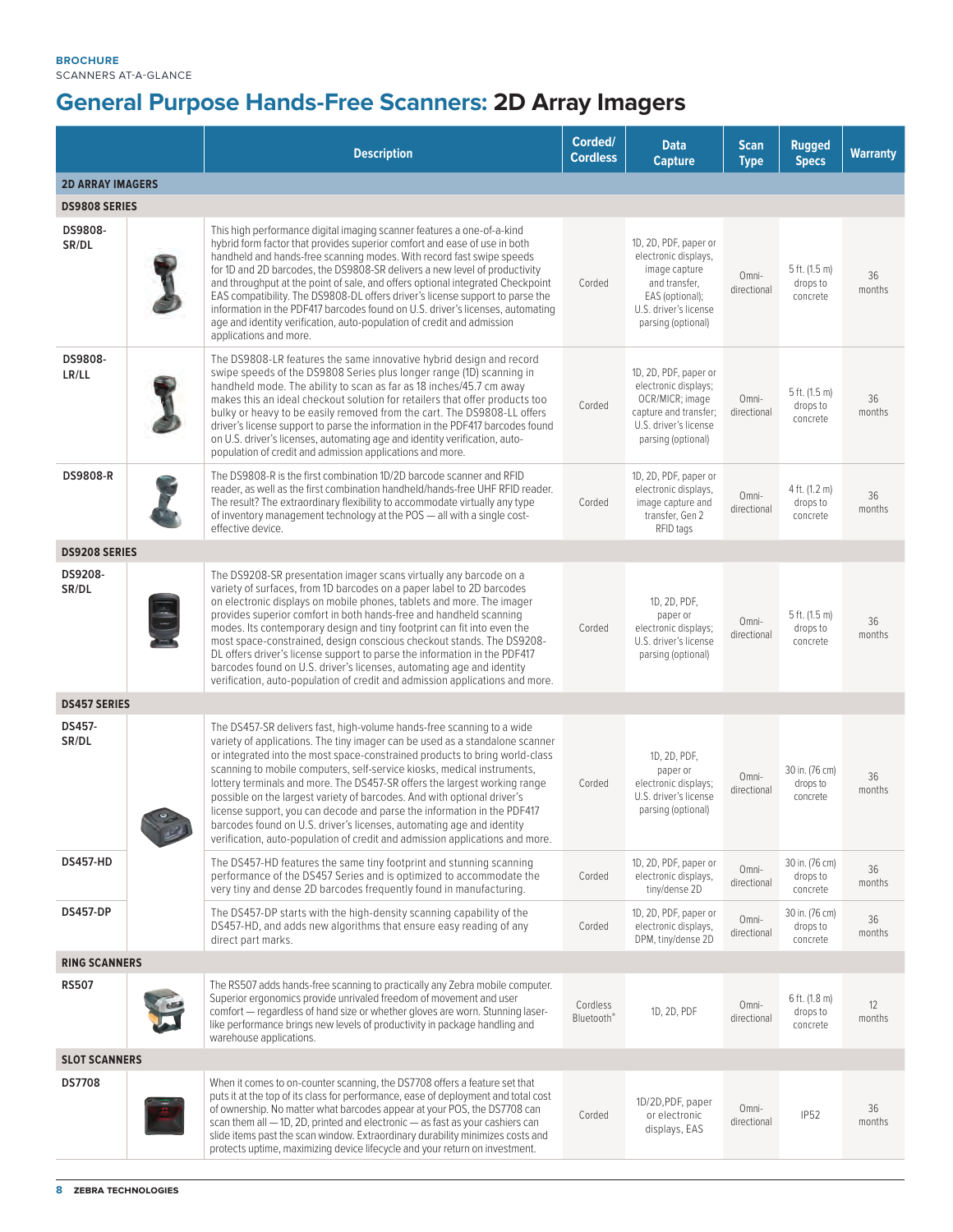#### **General Purpose Hands-Free Scanners: Laser**

|                   | <b>Description</b>                                                                                                                                                                                                                                                                                                                                                                                                                                             | Corded/<br><b>Cordless</b> | <b>Data</b><br><b>Capture</b> | <b>Scan</b><br><b>Type</b> | <b>Rugged</b><br><b>Specs</b> | <b>Warranty</b> |
|-------------------|----------------------------------------------------------------------------------------------------------------------------------------------------------------------------------------------------------------------------------------------------------------------------------------------------------------------------------------------------------------------------------------------------------------------------------------------------------------|----------------------------|-------------------------------|----------------------------|-------------------------------|-----------------|
| <b>MINI SCANS</b> |                                                                                                                                                                                                                                                                                                                                                                                                                                                                |                            |                               |                            |                               |                 |
| MS12XX            | The MS12xx industrial fixed mount scanner delivers maximum versatility<br>with both fuzzy and wide-angle versions. MS12xx FZY offers the largest<br>working range, even on poorly printed and low contrast barcodes -<br>making it ideal for reliable unattended scanning on conveyor belts,<br>assembly lines and more. The MS12XX WA features a 60° scan angle<br>to accommodate wide barcodes at, or near, contact in high-volume<br>scanning applications. | Corded                     | 1 <sub>D</sub>                | Single line                | N/A                           | 36<br>months    |
| <b>MS954</b>      | As one of the smallest, lightest and brightest fixed-mount scanners<br>available today, the MS954 is ideal for space constrained applications,<br>such as kiosks, ATMs, clinical diagnostic equipment, medical instruments,<br>gaming devices and turnstiles.                                                                                                                                                                                                  | Corded                     | 1 <sub>D</sub>                | Single line                | N/A                           | 12<br>months    |

#### **General Purpose Hands-Free Scanners: Multi-Plane Imagers**

|                                    | <b>Description</b>                                                                                                                                                                                                                                                                                                                                                                                                                                                                                                                                                                                                                                                                                  | Corded/<br><b>Cordless</b> | <b>Data</b><br><b>Capture</b>                             | <b>Scan</b><br>Type  | <b>Rugged</b><br><b>Specs</b> | <b>Warranty</b> |
|------------------------------------|-----------------------------------------------------------------------------------------------------------------------------------------------------------------------------------------------------------------------------------------------------------------------------------------------------------------------------------------------------------------------------------------------------------------------------------------------------------------------------------------------------------------------------------------------------------------------------------------------------------------------------------------------------------------------------------------------------|----------------------------|-----------------------------------------------------------|----------------------|-------------------------------|-----------------|
| <b>MULTI-PLANE IMAGERS</b>         |                                                                                                                                                                                                                                                                                                                                                                                                                                                                                                                                                                                                                                                                                                     |                            |                                                           |                      |                               |                 |
| <b>MP6000</b><br>Scanner/<br>Scale | Designed to keep high-volume POS lanes moving, this multi-plane bioptic<br>imager can capture virtually any 1D or 2D barcode in practically any condition,<br>with blazing speed — whether it is printed on a paper label or a plastic loyalty<br>or gift card, or displayed on the screen of a mobile phone. A modular design<br>allows the addition of a handheld scanner, EAS and a customer side scanner<br>to capture mobile barcodes displayed on a shopper's mobile phone, loyalty<br>cards and more. Expandability protects your investment, allowing you to meet<br>future needs - for example, you can easily add an RFID reader. Available with<br>a short, medium and long scanner bed. | Corded                     | 1D, 2D, PDF,<br>printed<br>or electronic<br>barcodes: EAS | Omni-<br>directional | N/A                           | 12<br>months    |



**WITH THE MP6000, YOUR POS LANES ARE READY TO SCAN THE MOBILE BARCODES YOUR CUSTOMERS ARE STORING IN THEIR MOBILE PHONES — ELECTRONIC BARCODES THAT REPRESENT LOYALTY CARDS AND COUPONS.**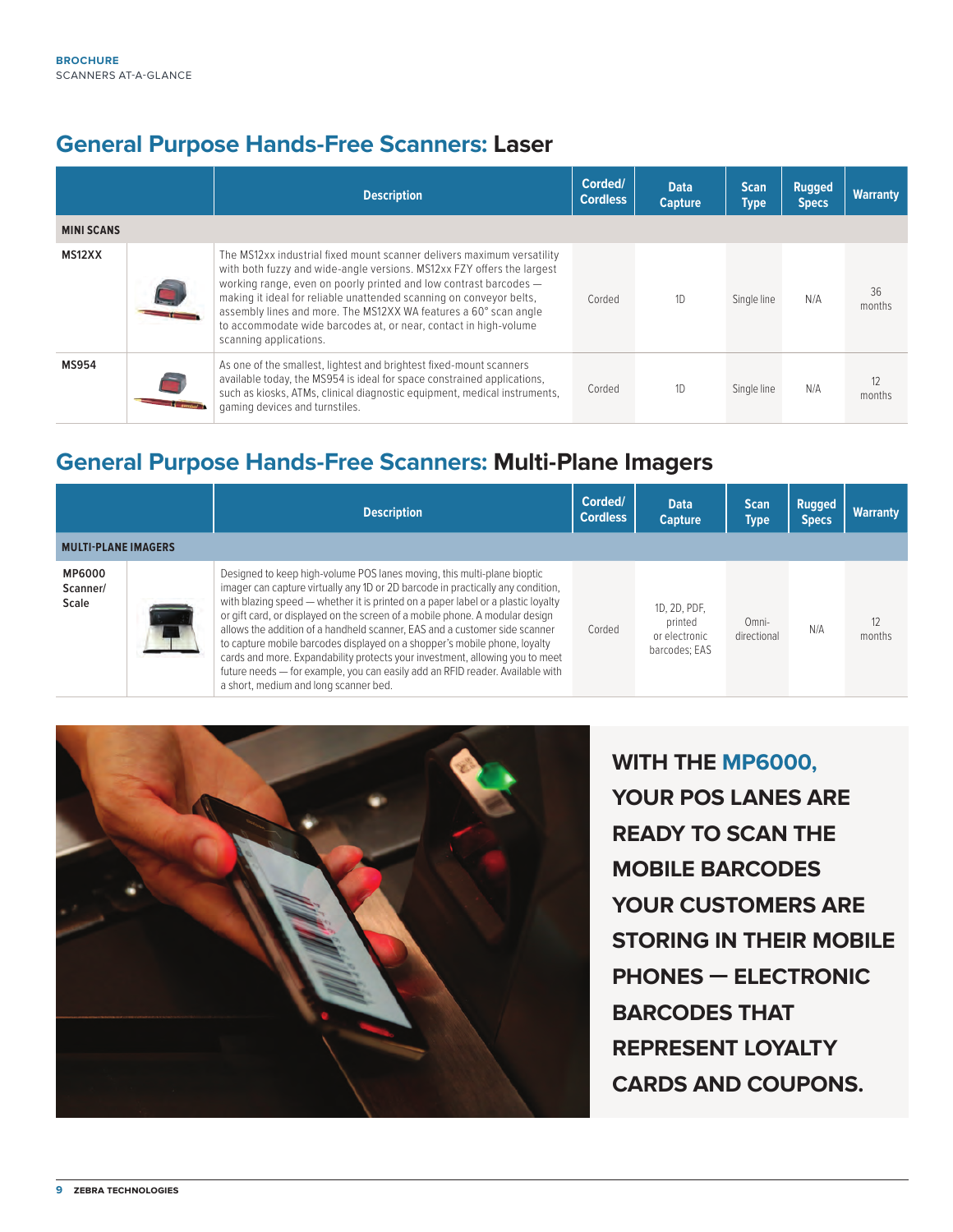### **Ultra-Rugged Handheld Scanners: 2D Array Imagers**

|                         | <b>Description</b>                                                                                                                                                                                                                                                                                                                                                                                                                                                                | Corded/<br><b>Cordless</b>         | <b>Data</b><br><b>Capture</b>                            | <b>Scan</b><br><b>Type</b> | <b>Rugged</b><br><b>Specs</b>                               | <b>Warranty</b> |
|-------------------------|-----------------------------------------------------------------------------------------------------------------------------------------------------------------------------------------------------------------------------------------------------------------------------------------------------------------------------------------------------------------------------------------------------------------------------------------------------------------------------------|------------------------------------|----------------------------------------------------------|----------------------------|-------------------------------------------------------------|-----------------|
| <b>2D ARRAY IMAGERS</b> |                                                                                                                                                                                                                                                                                                                                                                                                                                                                                   |                                    |                                                          |                            |                                                             |                 |
| 3600 SERIES, CORDLESS   |                                                                                                                                                                                                                                                                                                                                                                                                                                                                                   |                                    |                                                          |                            |                                                             |                 |
| <b>DS3678-SR</b>        | The DS3678-SR delivers unstoppable performance for standard range 1D and<br>2D barcode capture in the harshest industrial environments. PRZM Intelligent<br>Imaging offers lightning fast capture of any 1D or 2D barcode in virtually any<br>condition, from near contact to nearly 5 ft./1.5 m away. Its ultra-rugged design<br>is practically indestructible. And superior cordless technology includes a sealed<br>rugged cradle, smart battery and Wi-Fi friendly Bluetooth. | Cordless<br>Bluetooth <sup>®</sup> | 1D, 2D, PDF,<br>multi-code, basic<br>image transfer      | Omni-<br>directional       | IP65 and<br>IP67;<br>8 ft./2.4 m<br>drops to<br>concrete    | 36<br>months    |
| DS3678-HP               | The DS3678-HP High Performance imager offers PRZM Intelligent Imaging<br>for lightning-fast capture of any 1D or 2D barcode in virtually any condition<br>to nearly 7 ft./2.1 m away, as well as added versatility with OCR, photo and<br>document capture. The ultra-rugged design is practically indestructible -<br>ideal for punishing environments. Superior cordless technology includes a<br>sealed rugged cradle, smart battery and Wi-Fi friendly Bluetooth.             | Cordless<br><b>Bluetooth®</b>      | 1D, 2D, PDF,<br>multi-code,<br>OCR, images,<br>documents | Omni-<br>directional       | IP65 and<br>IP67;<br>8 ft./2.4 m<br>drops to<br>concrete    | 36<br>months    |
| <b>DS3678-HD</b>        | The DS3678-HD helps protect product quality on the electronics and medical<br>equipment production line. The ultra-rugged scanner offers PRZM Intelligent<br>Imaging for lightning-fast scanning performance for barcodes printed on<br>labels or directly on product components - including tiny and dense 3 mil<br>codes that are barely visible to the naked eye. Superior cordless technology<br>includes a sealed rugged cradle, smart battery and Wi-Fi friendly Bluetooth. | Cordless<br>Bluetooth <sup>®</sup> | 1D, 2D, PDF,<br>tiny/dense 2D,<br>multi-code             | Omni-<br>directional       | IP65 and<br>IP67;<br>8 ft./2.4 m<br>drops to<br>concrete    | 36<br>months    |
| <b>DS3678-DP</b>        | The DS3678-DP brings dependable lightning-fast capture of virtually<br>every direct part mark (DPM) and 1D/2D barcode - ideal for aerospace,<br>automotive and other manufacturing plants where end-to-end traceability of<br>every product component is required. This ultra-rugged scanner is virtually<br>indestructible and offers superior cordless technology including a sealed<br>rugged cradle, smart battery and Wi-Fi friendly Bluetooth.                              | Cordless<br><b>Bluetooth®</b>      | 1D, 2D,<br>PDF, DPM                                      | Omni-<br>directional       | IP65 and<br>IP67;<br>8 ft./2.4 m<br>drops to<br>concrete    | 36<br>months    |
| <b>DS3678-ER</b>        | When workers need to capture 1D and 2D barcodes near and far, the<br>cordless DS3678-ER extended range imager delivers, with PRZM Intelligent<br>Imaging and lightning-fast capture of any 1D or 2D barcode in virtually any<br>condition, from 3 in./7.6 cm to as far as 70 ft./21.4 away. This ultra-rugged<br>scanner is virtually indestructible and offers superior cordless technology<br>including a sealed rugged cradle, smart battery and Wi-Fi friendly Bluetooth.     | Cordless<br>Bluetooth <sup>®</sup> | 1D, 2D, PDF                                              | Omni-<br>directional       | IP65 and<br>IP67;<br>8 ft./2.4 m<br>drops to<br>concrete    | 36<br>months    |
| 3600 SERIES, CORDED     |                                                                                                                                                                                                                                                                                                                                                                                                                                                                                   |                                    |                                                          |                            |                                                             |                 |
| <b>DS3608-SR</b>        | When workers need to capture 1D and 2D barcodes in harsh industrial<br>environments, the corded DS3608-SR offers an unmatched rugged design,<br>superior scan performance and unrivaled manageability. PRZM Intelligent<br>Imaging delivers lightning fast and accurate capture of any 1D or 2D barcode<br>in virtually any condition, from near contact to nearly 5 ft./1.5 m away.                                                                                              | Corded                             | 1D, 2D, PDF,<br>multi-code, basic<br>image transfer      | Omni-<br>directional       | IP65 and<br>IP67;<br>8 ft./2.4 m<br>drops to<br>concrete    | 36<br>months    |
| <b>DS3608-HP</b>        | The DS3608-HP provides unstoppable performance on 1D and 2D barcodes<br>at longer distances (up to 7 ft./2.1 m away), plus support for OCR, photos and<br>documents. Ideal on the loading docks for the fast processing of incoming<br>and outgoing shipments, the ultra-rugged DS3608-HP can read shipment<br>labels, capture signatures and take a photo for proof of condition.                                                                                                | Corded                             | 1D, 2D, PDF,<br>multi-code,<br>OCR, images,<br>documents | Omni-<br>directional       | IP65 and<br>$IPb$ /;<br>8 ft./2.4 m<br>drops to<br>concrete | 36<br>months    |
| <b>DS3608-HD</b>        | The ultra-rugged DS3608-HD is optimized to capture high-density 1D and<br>2D barcodes – including tiny dense codes that are barely visible to the<br>naked eye. Ideal for the electronics and medical equipment production line,<br>this ultra-rugged scanner features PRZM Intelligent Imaging for lightning-<br>fast scanning performance for barcodes printed on labels or directly on<br>product components.                                                                  | Corded                             | 1D, 2D, PDF,<br>tiny/dense 2D,<br>multi-code             | Omni-<br>directional       | IP65 and<br>IP67;<br>8 ft./2.4 m<br>drops to<br>concrete    | 36<br>months    |
| <b>DS3608-DP</b>        | The DS3608-DP can capture virtually every type of direct part mark (DPM)<br>and 1D/2D barcode - making it ideal for aerospace, automotive and other<br>manufacturing plants where end-to-end traceability of every product<br>component is required. This ultra-rugged scanner is virtually indestructible.                                                                                                                                                                       | Corded                             | 1D, 2D,<br>PDF, DPM                                      | Omni-<br>directional       | IP65 and<br>IP67;<br>8 ft./2.4 m<br>drops to<br>concrete    | 36<br>months    |
| <b>DS3608-ER</b>        | When workers need to capture 1D and 2D barcodes near and far, the DS3608-ER<br>extended range imager delivers, with PRZM Intelligent Imaging technology<br>and lightning fast capture of any 1D or 2D barcode in virtually any condition,<br>from 3 in./7.6 cm to as far as 70 ft./21.4 m away.                                                                                                                                                                                   | Corded                             | 1D, 2D, PDF                                              | Omni-<br>directional       | IP65 and<br>IP67;<br>8 ft./2.4 m<br>drops to<br>concrete    | 36<br>months    |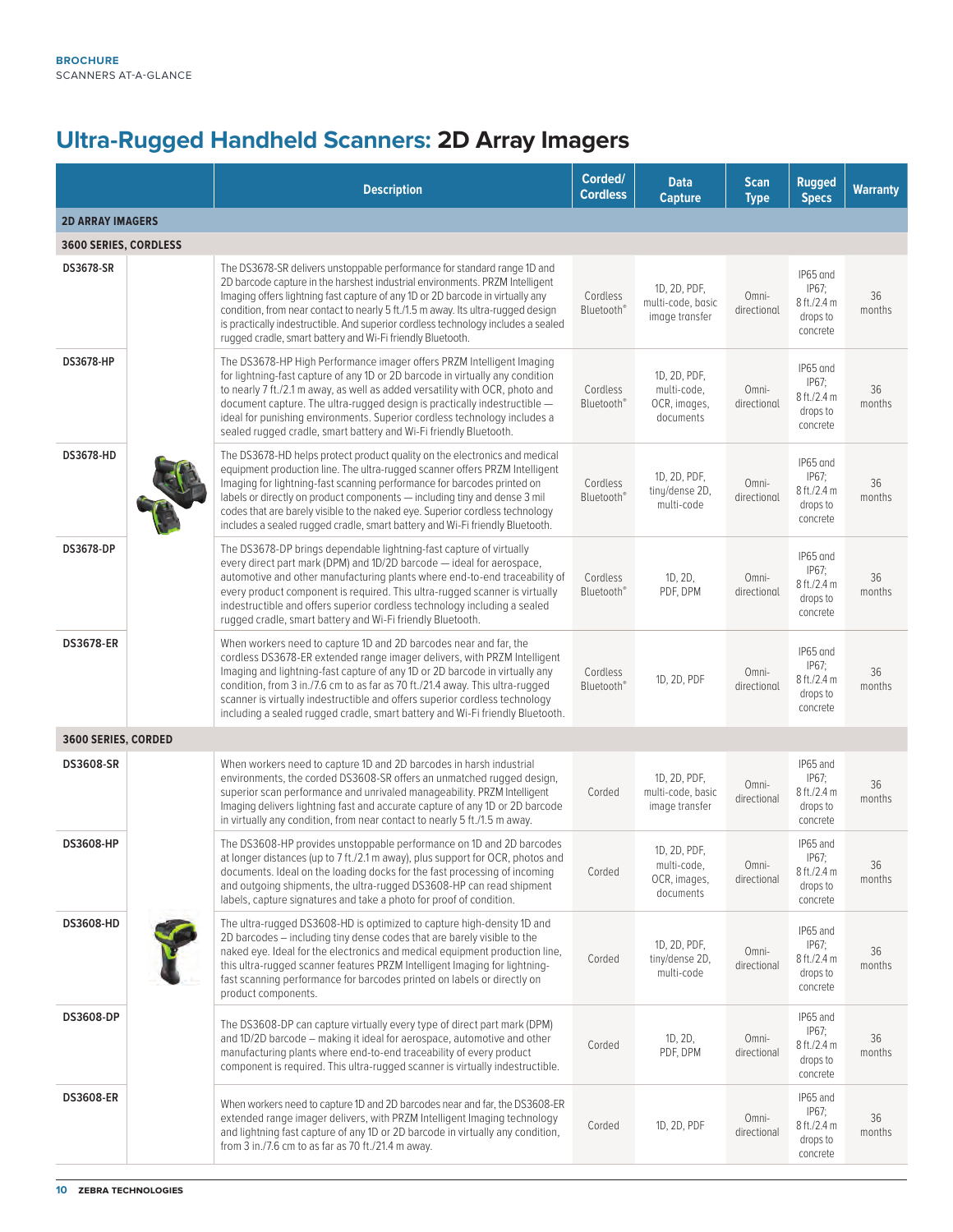### **Rugged Handheld Scanners: 2D Array Imagers**

|                                    | <b>Description</b>                                                                                                                                                                                                                                                                                                                                                                                                                                                                                      | Corded/<br><b>Cordless</b>                                          | <b>Data</b><br><b>Capture</b>                | <b>Scan</b><br><b>Type</b> | <b>Rugged</b><br><b>Specs</b>                     | <b>Warranty</b> |
|------------------------------------|---------------------------------------------------------------------------------------------------------------------------------------------------------------------------------------------------------------------------------------------------------------------------------------------------------------------------------------------------------------------------------------------------------------------------------------------------------------------------------------------------------|---------------------------------------------------------------------|----------------------------------------------|----------------------------|---------------------------------------------------|-----------------|
| <b>2D ARRAY IMAGERS, CONTINUED</b> |                                                                                                                                                                                                                                                                                                                                                                                                                                                                                                         |                                                                     |                                              |                            |                                                   |                 |
| MT2090 SERIES                      |                                                                                                                                                                                                                                                                                                                                                                                                                                                                                                         |                                                                     |                                              |                            |                                                   |                 |
| MT2090-SD                          | The MT2090-SD combines the simplicity of a scanner with the intelligence<br>of a mobile computer in an ultra-ergonomic qun style form factor.<br>802.11a/b/g wireless connectivity enables easy scanning throughout your<br>entire environment - ideal for picking and put-away in the retail back<br>room as well as material tracking, quality control and error-proofing on the<br>manufacturing floor. FIPS 140-2 certification enables compliance with the<br>most stringent security regulations. | Corded/<br>Cordless<br>Bluetooth <sup>®</sup> /<br>Cordless<br>WLAN | 1D, 2D, PDF                                  | Omni-<br>directional       | 6 ft. (1.8 m)<br>drops to<br>concrete             | 36<br>months    |
| MT2090-HD                          | The MT2090-HD offers the same features of the MT2090-SD and is<br>capable of reading virtually every type of barcode that is used in electronic<br>component assembly, including high density and low contrast 1D, 2D and<br>PDF417 barcodes. FIPS 140-2 certified.                                                                                                                                                                                                                                     | Corded/<br>Cordless<br>Bluetooth <sup>®</sup> /<br>Cordless<br>WLAN | 1D, 2D, PDF,<br>tiny/dense 2D                | Omni-<br>directional       | 6 ft. (1.8 m)<br>drops to<br>concrete             | 36<br>months    |
| MT2090-DP                          | The MT2090-DP captures all 1D and 2D barcodes, as well as every type<br>of direct part mark (DPM) with extraordinary speed. Offering the wireless<br>connectivity and ultra-ergonomic qun style form factor of the MT2090<br>Series, this compact device brings superior ease and user comfort to DPM<br>applications in manufacturing and the warehouse. FIPS 140-2 certified.                                                                                                                         | Corded/<br>Cordless<br>Bluetooth <sup>®</sup> /<br>Cordless<br>WLAN | 1D, 2D, PDF,<br>tiny/dense 2D,<br><b>DPM</b> | Omni-<br>directional       | $6$ ft. $(1.8 \text{ m})$<br>drops to<br>concrete | 36<br>months    |
| <b>MT2070 SERIES</b>               |                                                                                                                                                                                                                                                                                                                                                                                                                                                                                                         |                                                                     |                                              |                            |                                                   |                 |
| MT2070-SD                          | This compact device combines the simplicity of a scanner with the<br>intelligence of a mobile computer in an ultra-ergonomic gun style form<br>factor. Bluetooth cordless, corded and batch connectivity options provide<br>the flexibility to meet a wide range of business needs in retail, warehouse<br>and other operations. FIPS 140-2 certification enables compliance with the<br>most stringent security regulations.                                                                           | Corded/<br>Cordless<br>Bluetooth <sup>®</sup>                       | 1D, 2D, PDF                                  | Omni-<br>directional       | 6 ft. (1.8 m)<br>drops to<br>concrete             | 36<br>months    |
| MT2070-HD                          | The MT2070-HD offers the same features of the MT2070-SD and is capable<br>of reading virtually every type of barcode used in electronic component<br>assembly - including high density and low contrast 1D, 2D and PDF417<br>barcodes. FIPS 140-2 certified.                                                                                                                                                                                                                                            | Corded/<br>Cordless<br>Bluetooth <sup>®</sup>                       | 1D, 2D, PDF,<br>tiny/dense 2D                | Omni-<br>directional       | 6 ft. (1.8 m)<br>drops to<br>concrete             | 36<br>months    |
| MT2070-DP                          | The MT2070-DP captures all 1D and 2D barcodes, as well as every type<br>of direct part mark (DPM) with extraordinary speed. Offering the same<br>feature set and ultra-ergonomic gun style form factor of the MT2070<br>Series, this compact device brings superior ease and user comfort to DPM<br>applications in manufacturing and the warehouse. FIPS 140-2 certified.                                                                                                                              | Corded/<br>Cordless<br>Bluetooth <sup>®</sup>                       | 1D, 2D, PDF,<br>tiny/dense 2D,<br><b>DPM</b> | Omni-<br>directional       | 6 ft. (1.8 m)<br>drops to<br>concrete             | 36<br>months    |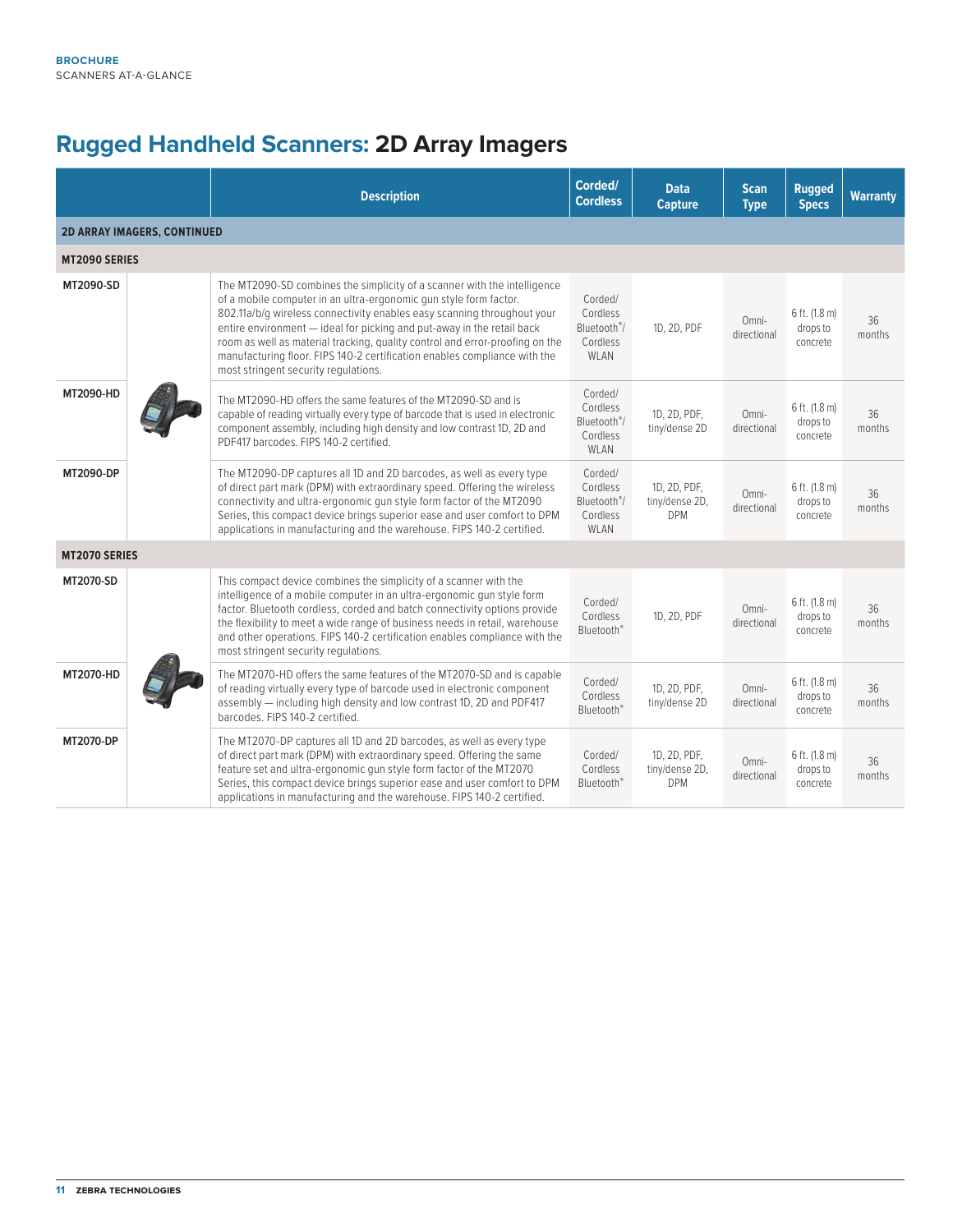### **Ultra-Rugged Handheld Scanners: Linear**

|                              | <b>Description</b>                                                                                                                                                                                                                                                                                                                                                                                                | Corded/<br><b>Cordless</b>                | <b>Data</b><br><b>Capture</b> | <b>Scan</b><br>Type | <b>Rugged</b><br><b>Specs</b>                             | <b>Warranty</b> |
|------------------------------|-------------------------------------------------------------------------------------------------------------------------------------------------------------------------------------------------------------------------------------------------------------------------------------------------------------------------------------------------------------------------------------------------------------------|-------------------------------------------|-------------------------------|---------------------|-----------------------------------------------------------|-----------------|
| <b>LASER SCANNERS</b>        |                                                                                                                                                                                                                                                                                                                                                                                                                   |                                           |                               |                     |                                                           |                 |
| <b>3600 SERIES, CORDLESS</b> |                                                                                                                                                                                                                                                                                                                                                                                                                   |                                           |                               |                     |                                                           |                 |
| LI3678                       | The ultra-rugged cordless LI3678 linear imager offers unmatched rugged design,<br>unrivaled manageability and the lightning fast capture of any 1D barcode printed<br>on a label in virtually any condition or displayed on a screen. The ultra-rugged<br>design is practically indestructible and superior cordless technology includes a<br>sealed rugged cradle, a smart battery and Wi-Fi friendly Bluetooth. | Cordless<br><b>Bluetooth</b> <sup>®</sup> | 1D                            | Single<br>line      | IP65 and<br>IP67:<br>8 ft./2.4 m<br>drops to<br>concrete  | 36<br>months    |
| <b>3600 SERIES, CORDED</b>   |                                                                                                                                                                                                                                                                                                                                                                                                                   |                                           |                               |                     |                                                           |                 |
| LI3608                       | The ultra-rugged corded LI3608 linear imager offers the same unmatched rugged<br>design, unrivaled manageability and scanning performance of the LI3678. It reads<br>1D barcodes displayed on a screen or printed on a label faster than any other 1D<br>scanner on the market - even if they are under heavy shrinkwrap or damaged,<br>dirty or poorly printed.                                                  | Corded                                    | 1 <sub>D</sub>                | Single<br>line      | IP65 and<br>IP67:<br>8 ft / 2.4 m<br>drops to<br>concrete | 36<br>months    |

### **Rugged Handheld Scanners: Laser**

|                       | <b>Description</b>                                                                                                                                                                                                                                                                                                                                                                                                                                                                                                                            | Corded/<br><b>Cordless</b>                                          | <b>Data</b><br><b>Capture</b> | <b>Scan</b><br><b>Type</b>  | <b>Rugged</b><br><b>Specs</b>                              | <b>Warranty</b> |
|-----------------------|-----------------------------------------------------------------------------------------------------------------------------------------------------------------------------------------------------------------------------------------------------------------------------------------------------------------------------------------------------------------------------------------------------------------------------------------------------------------------------------------------------------------------------------------------|---------------------------------------------------------------------|-------------------------------|-----------------------------|------------------------------------------------------------|-----------------|
| <b>LASER SCANNERS</b> |                                                                                                                                                                                                                                                                                                                                                                                                                                                                                                                                               |                                                                     |                               |                             |                                                            |                 |
| <b>LS3578 SERIES</b>  |                                                                                                                                                                                                                                                                                                                                                                                                                                                                                                                                               |                                                                     |                               |                             |                                                            |                 |
| LS3578-FZ             | The cordless LS3578-FZ offers superior performance, reliability and<br>ergonomics for tough industrial environments - including the yard,<br>warehouse, distribution center, manufacturing plant or retail store. With<br>fuzzy logic (FZ) technology, workers can rapidly and accurately read<br>damaged, dirty and poorly printed 1D barcodes.                                                                                                                                                                                              | Cordless<br>Bluetooth <sup>®</sup>                                  | 1D                            | Single<br>line              | IP65:<br>$6.5$ ft. (2 m)<br>drops to<br>concrete           | 36<br>months    |
| <b>LS3408 SERIES</b>  |                                                                                                                                                                                                                                                                                                                                                                                                                                                                                                                                               |                                                                     |                               |                             |                                                            |                 |
| LS3408-FZ             | The LS3408-FZ captures all 1D barcodes, even when they're dirty or<br>damaged. This scanner features fuzzy logic (FZ) technology for fast and<br>accurate reading of the damaged, dirty and poorly-printed barcodes<br>typically found in industrial environments.                                                                                                                                                                                                                                                                            | Corded                                                              | 1D                            | Single<br>line<br>(aim dot) | IP65;<br>$6.5$ ft. $(2 \text{ m})$<br>drops to<br>concrete | 36<br>months    |
| <b>LS3008</b>         |                                                                                                                                                                                                                                                                                                                                                                                                                                                                                                                                               |                                                                     |                               |                             |                                                            |                 |
| LS3008                | This handheld scanner delivers affordable performance and durability in<br>a lightweight ergonomic design that's ideal for light industrial and retail<br>environments. The easy-to-use device requires virtually no training and is<br>packed with features to deliver first time, every time scanning.                                                                                                                                                                                                                                      | Corded                                                              | 1D                            | Single<br>line              | IP53;<br>6.5 ft. (2 m)<br>drops to<br>concrete             | 36 months*      |
| <b>MT2000 SERIES</b>  |                                                                                                                                                                                                                                                                                                                                                                                                                                                                                                                                               |                                                                     |                               |                             |                                                            |                 |
| <b>MT2090-ML</b>      | The MT2090 Series combines the simplicity of a 1D laser scanner with the<br>intelligence of a mobile computer in an ultra-ergonomic gun style form<br>factor. 802.11a/b/q wireless connectivity enables easy scanning throughout<br>your entire environment. With Zebra's signature performance, this device<br>can capture even damaged and poor quality 1D barcodes from as close as<br>one inch/2.54 cm to as far as 16 ft./4.87 m away. FIPS 140-2 certified.                                                                             | Corded/<br>Cordless<br>Bluetooth <sup>®</sup> /<br>Cordless<br>WLAN | 1D, PDF,                      | Single<br>line              | IP54:<br>6 ft. (1.8 m)<br>drops to<br>concrete             | 36<br>months    |
| <b>MT2070-ML</b>      | The MT2070 Series combines the simplicity of a 1D laser scanner with the<br>intelligence of a mobile computer in an ultra-ergonomic qun style form<br>factor. Bluetooth® cordless, corded and batch connectivity options provide<br>the flexibility to meet a wide range of business needs in retail, warehouse<br>and other operations. With Zebra's signature performance, this device can<br>capture even damaged and poor quality 1D barcodes from as close as one<br>inch/2.54 cm to as far as 16 ft./4.87 m away. FIPS 140-2 certified. | Corded/<br>Cordless<br>Bluetooth <sup>®</sup>                       | 1D, PDF                       | Single<br>line              | IP54:<br>6 ft. (1.8 m)<br>drops to<br>concrete             | 36<br>months    |

\* The Liquid Polymer Scan Element includes the unprecedented limited lifetime warranty.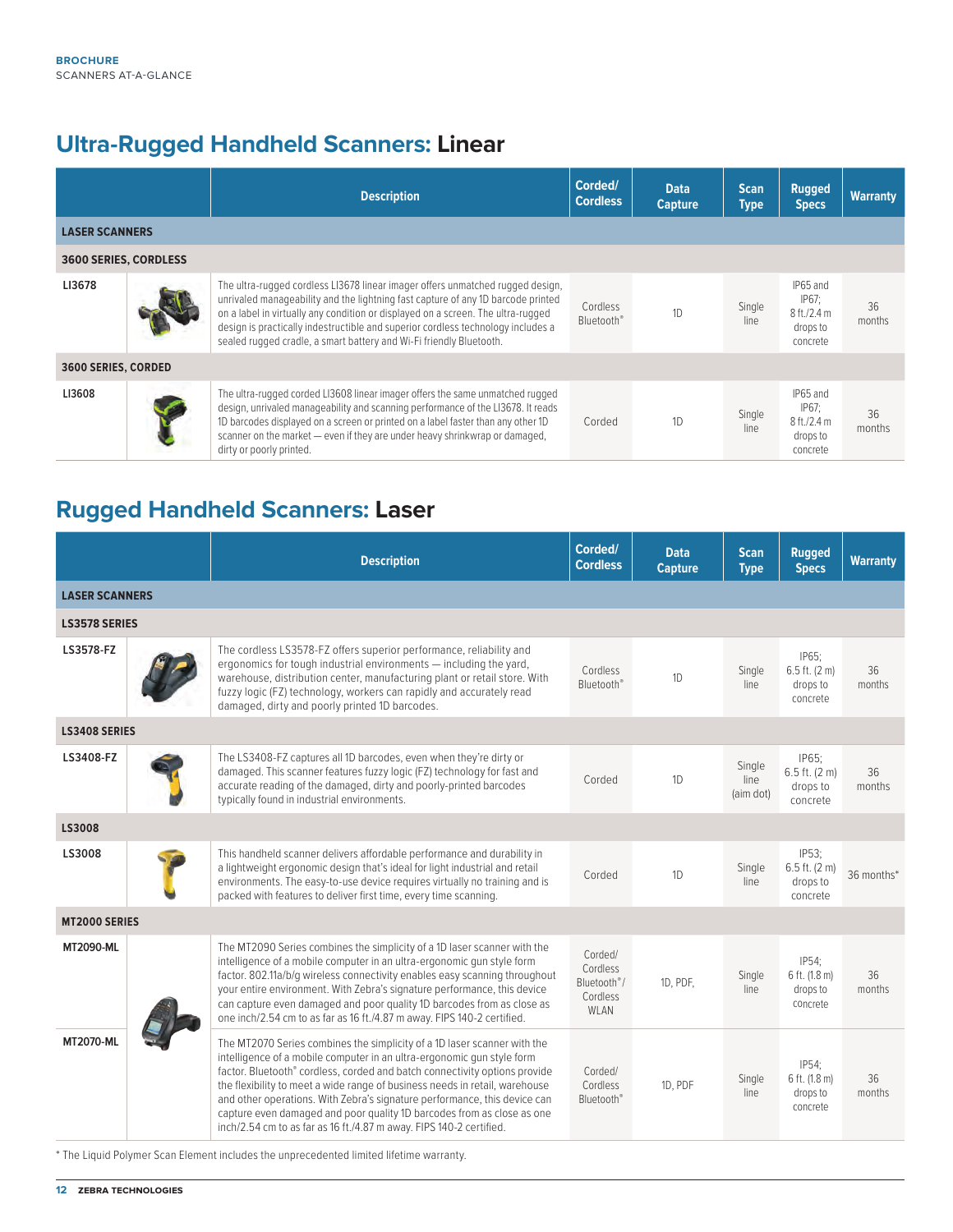## The flexibility to read virtually any barcode in any condition.

When you choose Zebra for your scanning needs, you get superior scanning technology and dependable performance on virtually every type of barcode in use in your business.

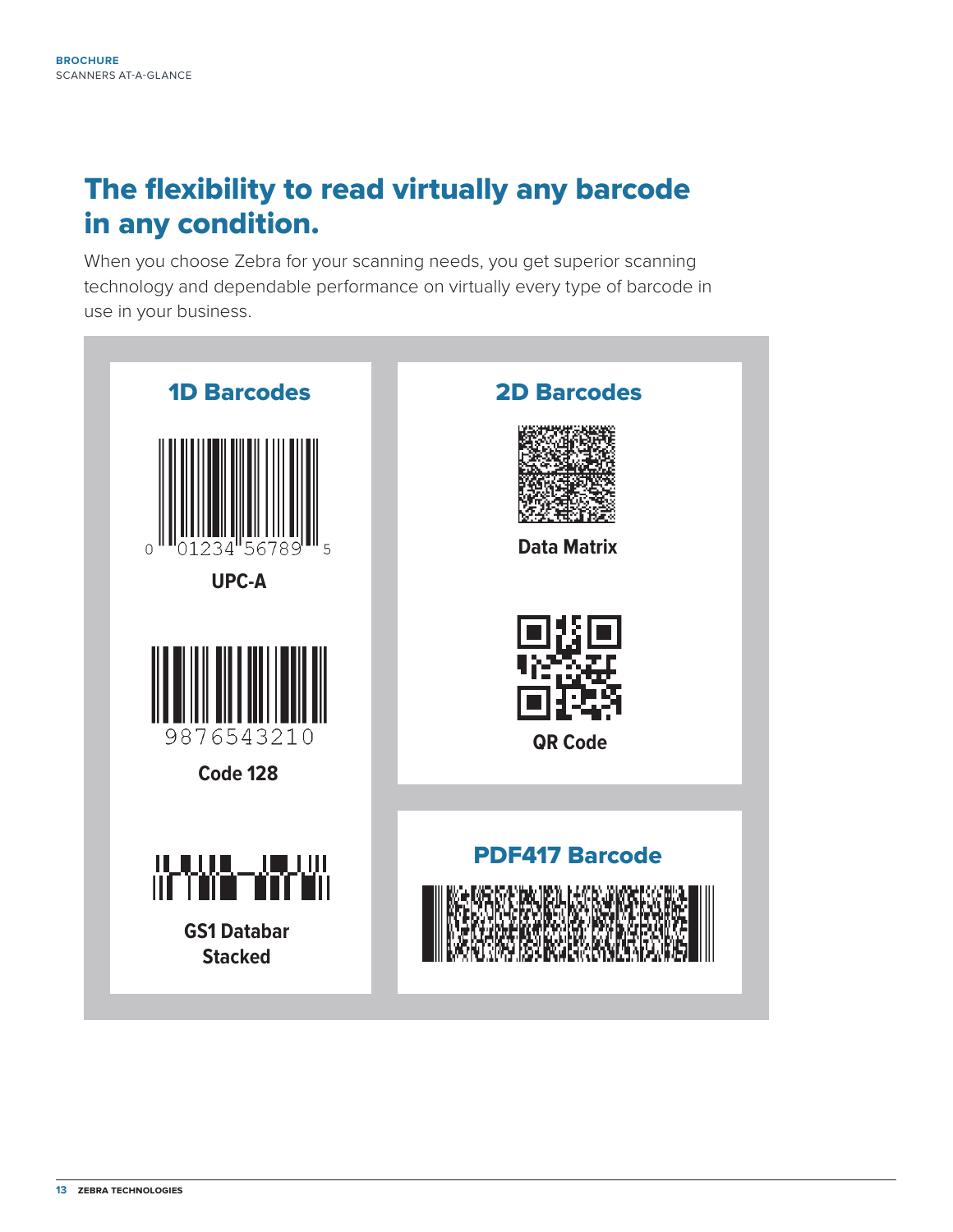# **GET THE MOST OUT OF YOUR ZEBRA SCANNER INVESTMENTS WITH Zebra OneCare Services**

Every day, your Zebra scanners help you improve overall operational efficiency and accuracy, drive down the cost of doing business and increase workforce productivity. Availability is key to the success of your business and the return on your Zebra investment. Now, you can achieve maximum uptime and peak performance with Zebra OneCare services. You get unmatched support, right from the manufacturer — from experts that offer unparalleled product knowledge. With three service levels to choose from — Essential, Select and Premier you'll find a Zebra OneCare offering that will meet your service requirements and your budget. And with global coverage, we're ready to meet your support needs, no matter where in the world your business is located.

#### **Get the service level you need.**

Essential and Select offers software updates and upgrades, varying levels of hardware support, technical support, repair turnaround times, and numerous options to customize your service and visibility requirements to best meet your business needs. Our Premier service is fully customizable, allowing you to select from our overall capability set and create a unique service package that bests meets your productivity and efficiency goals. All of these support services can be purchased within 30 days of your equipment purchase.

#### **If it's broken, we fix it.**

Our Zebra OneCare services are truly comprehensive. Broken display? Cracked outer casing? Damaged scanner exit window? Our plans cover it all, including normal wear and tear and accidental damage. While Zebra's hardware Warranty covers defects in workmanship and materials, with Zebra OneCare, if it's broken, we'll fix it. And when you need to return a device, we make it fast and easy return requests can be initiated online, anytime of the day or night.

#### **Get unparalleled from-the-manufacturer expertise.**

Experienced technical support experts are ready to assist in 16 languages to resolve any issues and minimize the impact on your business operations. Our solution labs and ability to maintain your customer-specific configurations accelerate trouble resolution, so you're back in business, as soon as possible. And application support specialists can assist with migration to next generation technologies.

#### **Zebra OneCare Essential**

Zebra OneCare Essential service is our foundational service offering, with comprehensive coverage, technical support during your local business hours and 3-day turnaround time on repairs.

#### **Zebra OneCare Select**

Need a higher level of care? Zebra OneCare Select service delivers more capabilities. If a device needs repair, we ship out a replacement as soon as you notify us and prior to receiving the broken unit. No matter what time of the day or night you have a problem, our experts are ready to help. Select service provides a technical support help desk with 24x7 availability. Want visibility to better manage assets within your environment? Our cloud-based visibility service option, powered by our Asset Visibility Platform, provides the location, condition, health, usage patterns and repair history of your scanners to enhance overall productivity within your business.

#### **Zebra OneCare Premier**

Are business outcomes critical to your operation? Is the highest level of productivity essential for your business? Zebra OneCare Premier, our highest level of service, delivers a truly differentiated service experience. You choose the features you need, from customized dashboards, advanced diagnostics, 3rd party software support and proactive alerts designed around unique thresholds you select, all supported by a dedicated help desk. This level of deep operational insight allows you to integrate your operations and truly transform your business by taking full advantage of Zebra's overall service capabilities. Contact your local Zebra Technologies representative or partner to discuss how Zebra OneCare Premier can meet your specific business requirements.

#### **FOR MORE INFORMATION VISIT, [WWW.ZEBRA.COM/SERVICES](http://www.ZEBRA.COM/services)  OR ACCESS OUR GLOBAL CONTACT DIRECTORY AT [WWW.ZEBRA.COM/CONTACT](http://www.ZEBRA.com/contact)**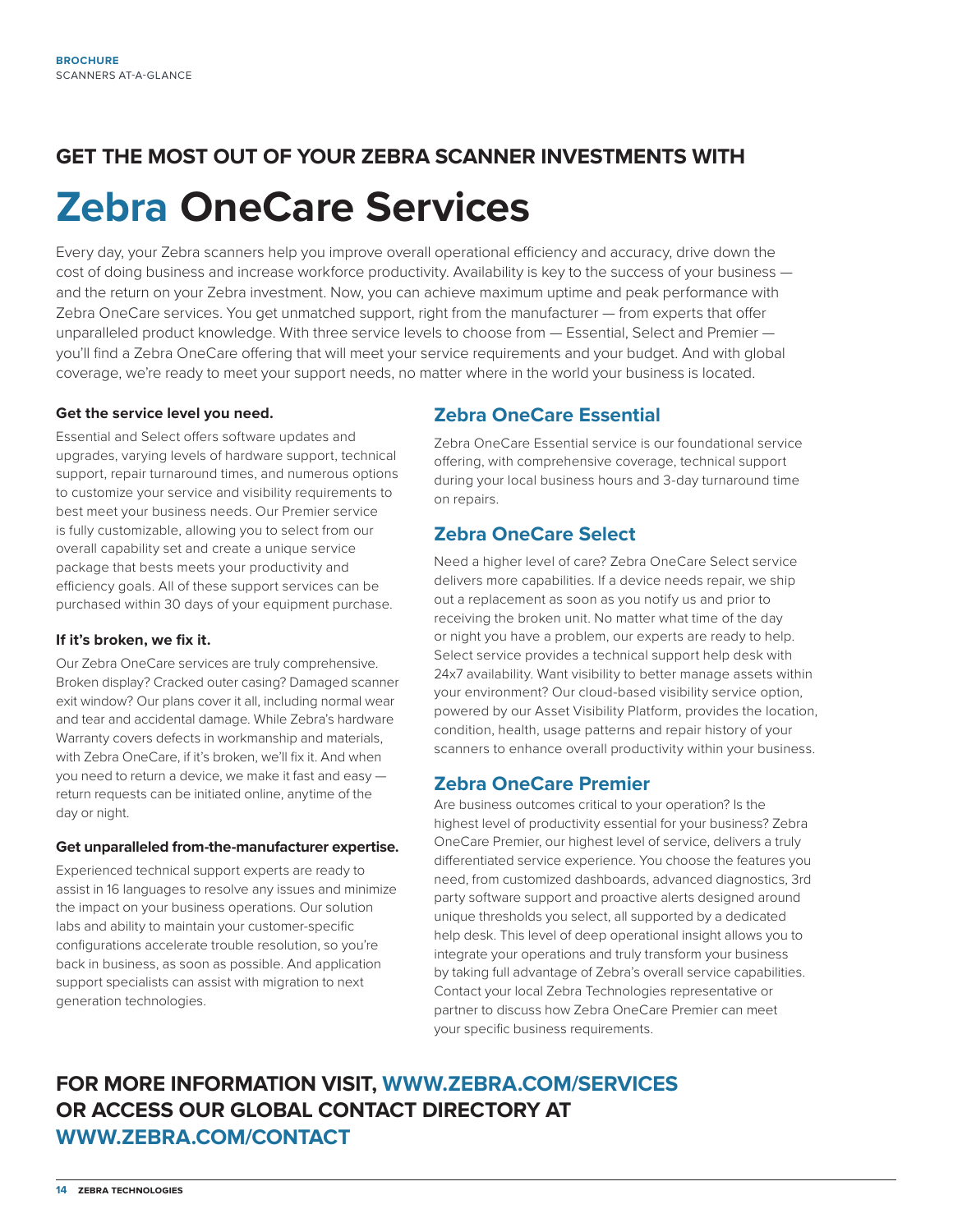

**WHEN YOU WANT TO GIVE YOUR WORKERS THE ULTIMATE IN SCANNING PERFORMANCE, COMFORT AND EASE OF USE… THINK ZEBRA.**

**SCANNERS FOR EVERY TYPE OF BUSINESS AND EVERY BUSINESS ENVIRONMENT.**